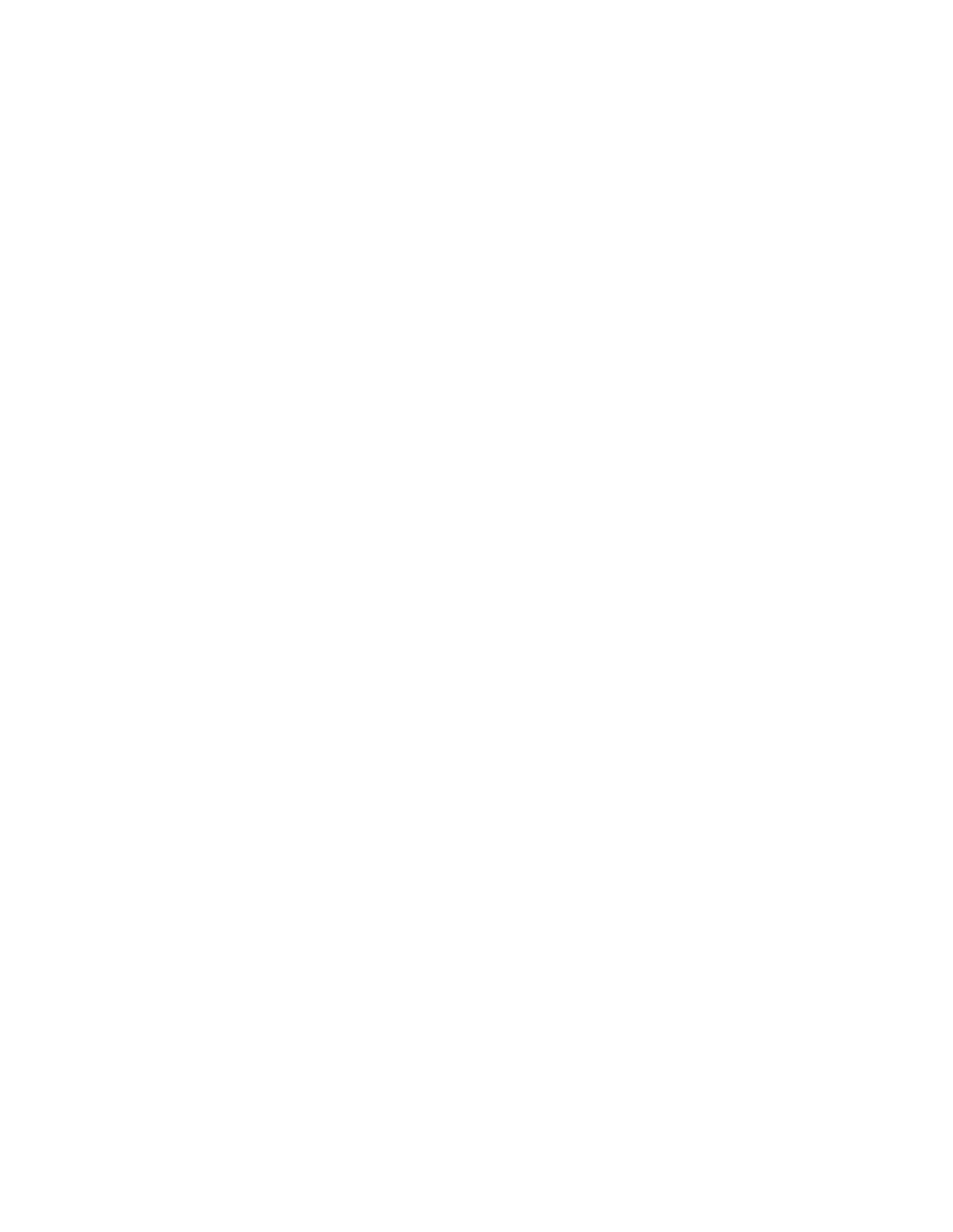## REVISOR'S NOTE

NOTE: In the preparation of the 2020 Colorado Revised Statutes, the Office of Legislative Legal Services has compiled, edited, and arranged the statutes to include changes made at the 2020 Regular Session and in accordance with article 5 of title 2, Colorado Revised Statutes.

Itemized below are the changes to the 2020 Colorado Revised Statutes made in accordance with the authority set forth in section 2-5-103 to "improve the style and clarity of the laws, yet preserve the intent, effect, and meaning of each statutory provision".

## **Category Type of change**

- **a. Punctuation.** A uniform system of punctuation was used in the preparation of C.R.S., and the punctuation has been changed accordingly.
- **b. Capitalization.** A uniform system of capitalization was used, and changes were made accordingly.
- **c. Present tense.** Language in the statutes has been changed to the present tense.
- **d. Short title and definition sections.** Language and format in short title and introductory portions of definition sections were standardized.
- **e. Effective date.** References to "the effective date of said section (article/part)" were changed to the actual date when the section (article/part) became effective.
- **f. Provisos.** The term "provided that" was changed to "except that" or "if" to conform to statutory format.
- **g. Grammatical changes.**In some instances, language was rewritten to correct grammar without changing substantive meaning.
- **h. Form Numbering changes.** Changes were made in C.R.S. numbering or in numbering or wording of internal references to conform to the C.R.S. numbering system and statutory format.
- **i. "C.R.S. 1973" and "C.R.S." changes.** References to "C.R.S. 1973" or to "C.R.S." were corrected to conform to H.B. No. 1291, 1983 Session, and added "C.R.S." to or deleted "C.R.S." from internal references to conform to statutory format.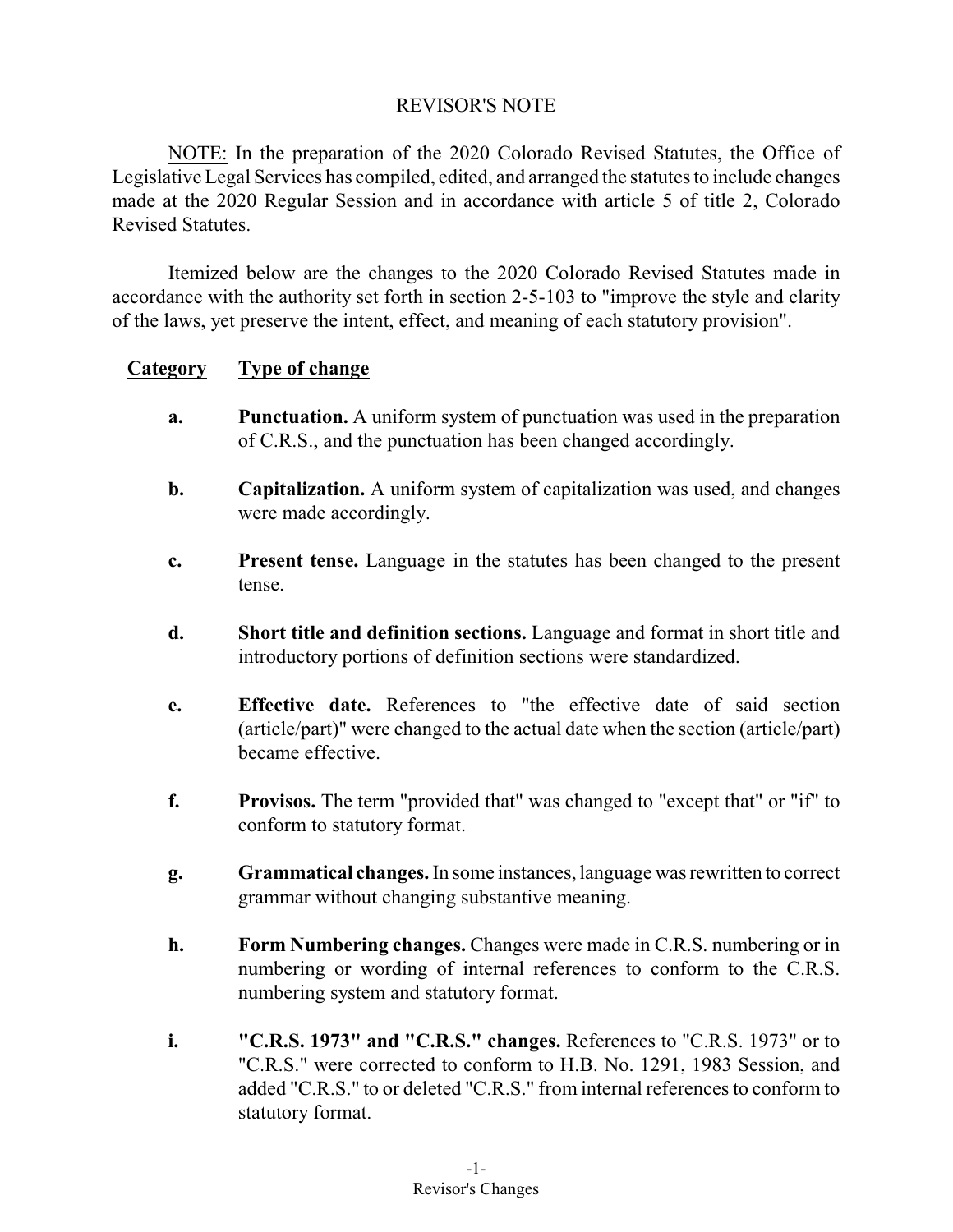- **j. Spelling.** Misspelled words were corrected.
- **k. Move "and" or "or" at the end of a paragraph, subparagraph, sub-subparagraph.** Moved an "and" or "or" to the next to last paragraph, subparagraph, or sub-subparagraph when a paragraph, subparagraph, or sub-subparagraph is added or repealed to conform to statutory format.
- **l. Numeric order of internal references.**Moved internalreferences to arrange them numerically to conform to statutory format.
- **m. Title 12 internal references.** Updated internal references referring to provisions that were relocated as part of the Title 12 Project.
- **n. Change in name of certain nurses and their practice.** Changed all references to "advanced practice nurse", "advanced practice nursing", and "A.P.N." that appear in the Colorado Revised Statutes to "advanced practice registered nurse", "advanced practice registered nursing", and "A.P.R.N.", respectively, pursuant to section 12-255-136, as enacted in section 18 of House Bill 20-1216.

| $1 - 4 - 801$  | $(5)(b)(I)$ , category b.                                                                                                                                                                |
|----------------|------------------------------------------------------------------------------------------------------------------------------------------------------------------------------------------|
|                | <b>TITLE 2</b>                                                                                                                                                                           |
| $2 - 3 - 1203$ | $(13)(a)(IV), (13)(a)(V), (14)(a)(X), (15)(a)(V), (15)(a)(VI),$<br>$(15)(a)(VII)$ , $(15)(a)(VIII)$ , $(16)(a)(III)$ , $(16)(a)(IV)$ , $(20)(a)(I)$ , and<br>$(20)(a)(II)$ , category a. |
| $2 - 4 - 401$  | $(6.3)$ , added as subsection $(6.7)$ in Senate Bill 14-163 but was<br>renumbered on revision to place defined terms in alphabetical order to<br>conform to statutory format.            |
| $2 - 5 - 126$  | $(2)(w)$ , category e.                                                                                                                                                                   |
|                | <b>TITLE 6</b>                                                                                                                                                                           |
| $6 - 1 - 105$  | $(1)(mm)$ , category m.                                                                                                                                                                  |
| $6 - 1 - 701$  | $(2)(c)$ , House Bill 20-1218 harmonized with House Bill 20-1219.                                                                                                                        |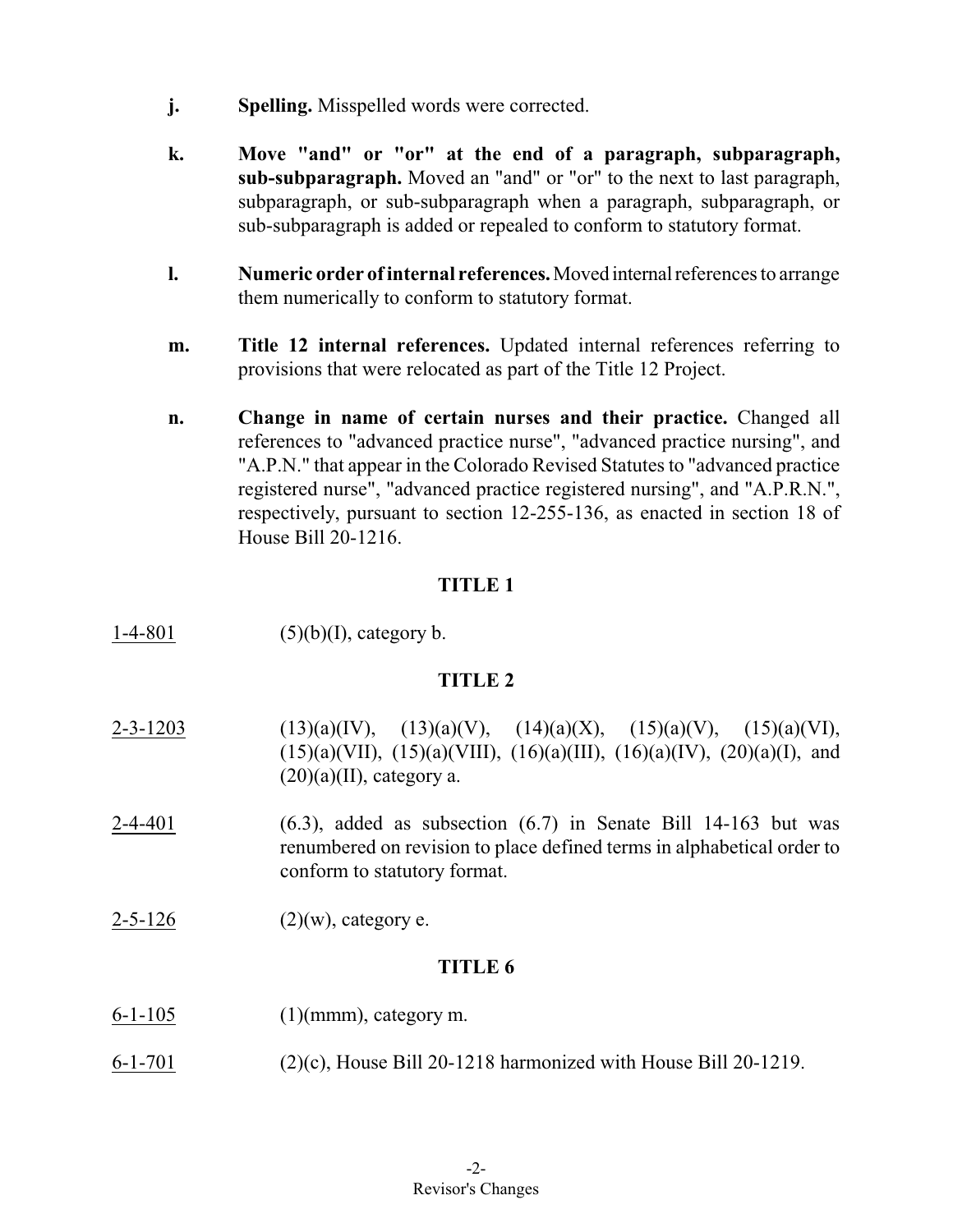- 7-56-605 IP(2), category h.
- 7-109-102 (3), categories a and g.
- 7-109-107 (1), category g.
- $7-113-101$  (2), category h.

### **TITLE 8**

- $8-13.3-406$  (2), category e.
- 8-13.3-415 (2) and (3), category e.
- 8-20.5-103  $(7.5)$ , category j and added "2020," after "October 15," to correct an error that occurred in the Senate Appropriations Committee Report to House Bill 20-1409 in which the year was omitted.  $(9)(e)(II)$ , category e.
- 8-73-102 (4)(b)(I), category e.
- 8-73-103 (1)(b)(I), category e.
- 8-73-108 (5)(b)(III), category a.
- $8-83-304$  (2)(b), category e.
- 8-83-308 IP(3), category d.

### **TITLE 9**

9-1.5-104.3 Category l.

- 10-1-128 (1), House Bill 20-1183 harmonized with House Bill 20-1230.
- 10-3-102 (1)(c)(IX) and (1)(d), category a.
- $10-3-503$  (1)(g), category h.
- $10-3-803.5$  (1)(d)(I), category a.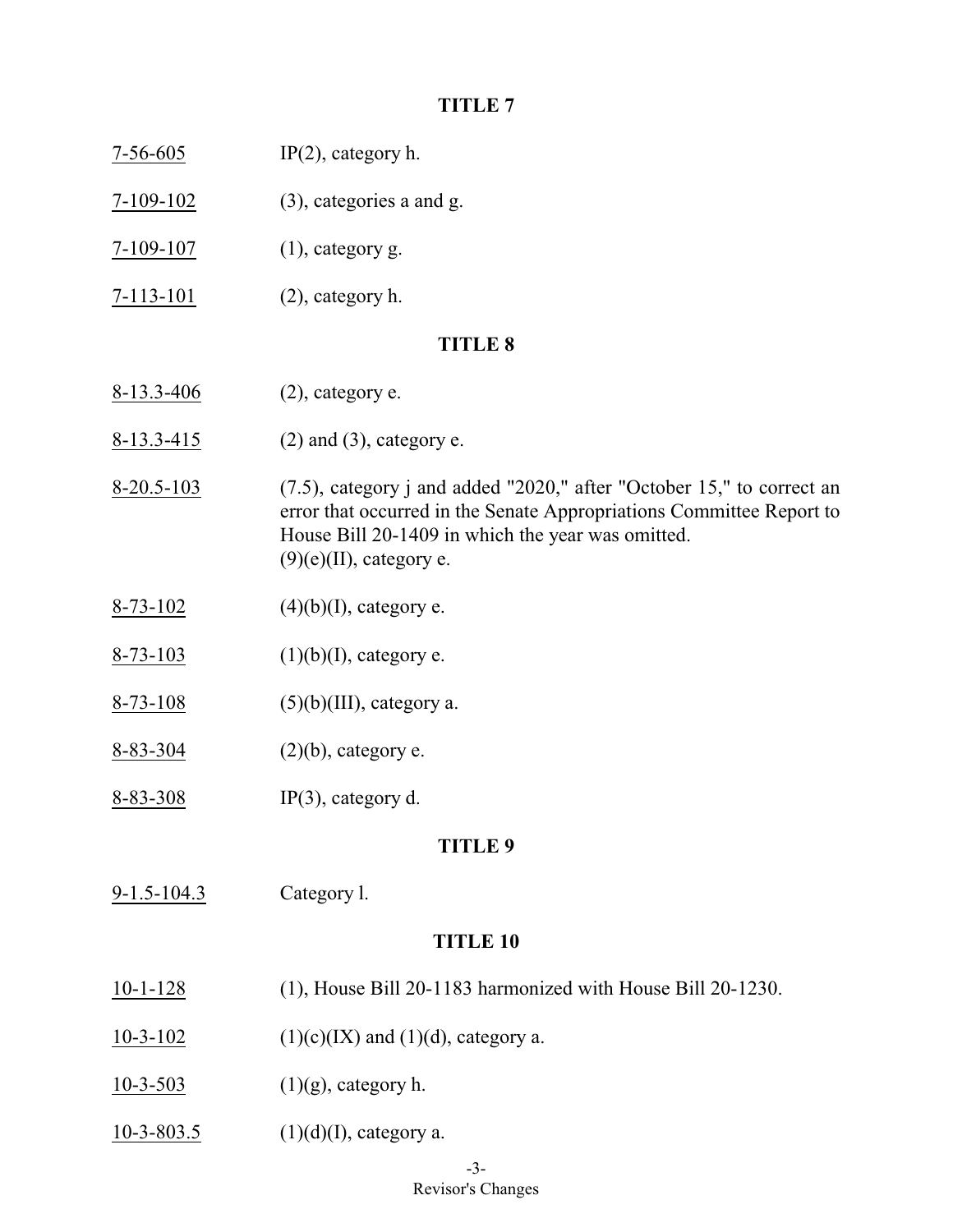| $10-3-1101$       | $IP(2)$ , $(2)(a)$ , and $(2)(b)$ , category j.                                                                                                              |
|-------------------|--------------------------------------------------------------------------------------------------------------------------------------------------------------|
| $10-3-1104$       | $(1)(qq)$ , category g.                                                                                                                                      |
| $10-3-1110$       | $(2)$ , category b.                                                                                                                                          |
| $10-4-102$        | Added "sec." after "U.S.C." to conform to the preferred method of<br>citing federal law.                                                                     |
| $10-16-104$       | $(5.5)(a)(I)(B)$ , category b.                                                                                                                               |
| $10-16-151$       | $(1)$ , category m.                                                                                                                                          |
| $10-16-153$       | Numbered as section 10-16-154 in House Bill 20-1065, but was<br>renumbered on revision to conform to the uniform system of numbering<br>within the statutes. |
| $10-16-704$       | $(12)(b)(V)$ and $(15)(a)(I)$ , category m.                                                                                                                  |
| $10-16-1107$      | $(4)(a)$ , category e.                                                                                                                                       |
| $10-16-1109$      | $(1)(a)(I)(A)$ and $(1)(a)(I)(B)$ , category e.                                                                                                              |
| $10-22.3-101$     | $(2)(g)$ , category a.                                                                                                                                       |
|                   | <b>TITLE 11</b>                                                                                                                                              |
| $11-41-117$       | (1), category a and added "sec." after "U.S.C." to conform to the<br>preferred method of citing federal law.                                                 |
| $11 - 51 - 308.7$ | $(3)(c)$ , changed "its website" to "division of securities' website" to<br>clarify the correct entity.                                                      |

11-105-304 (6), added "secs." after "U.S.C." to conform to the preferred method of citing federal law. (10), changed "15 U.S.C. section 80(a)-1" to "15 U.S.C. sec. 80a-1" to conform to the correct citation format in the federal "Investment Company Act of 1940" and to conform to the preferred method of citing federal law.

## 11-106-106 Changed "15 U.S.C. sec. 80a1-64" to "15 U.S.C. sec. 80a-1 et seq." to correct the citation to the federal "Investment Company Act of 1940".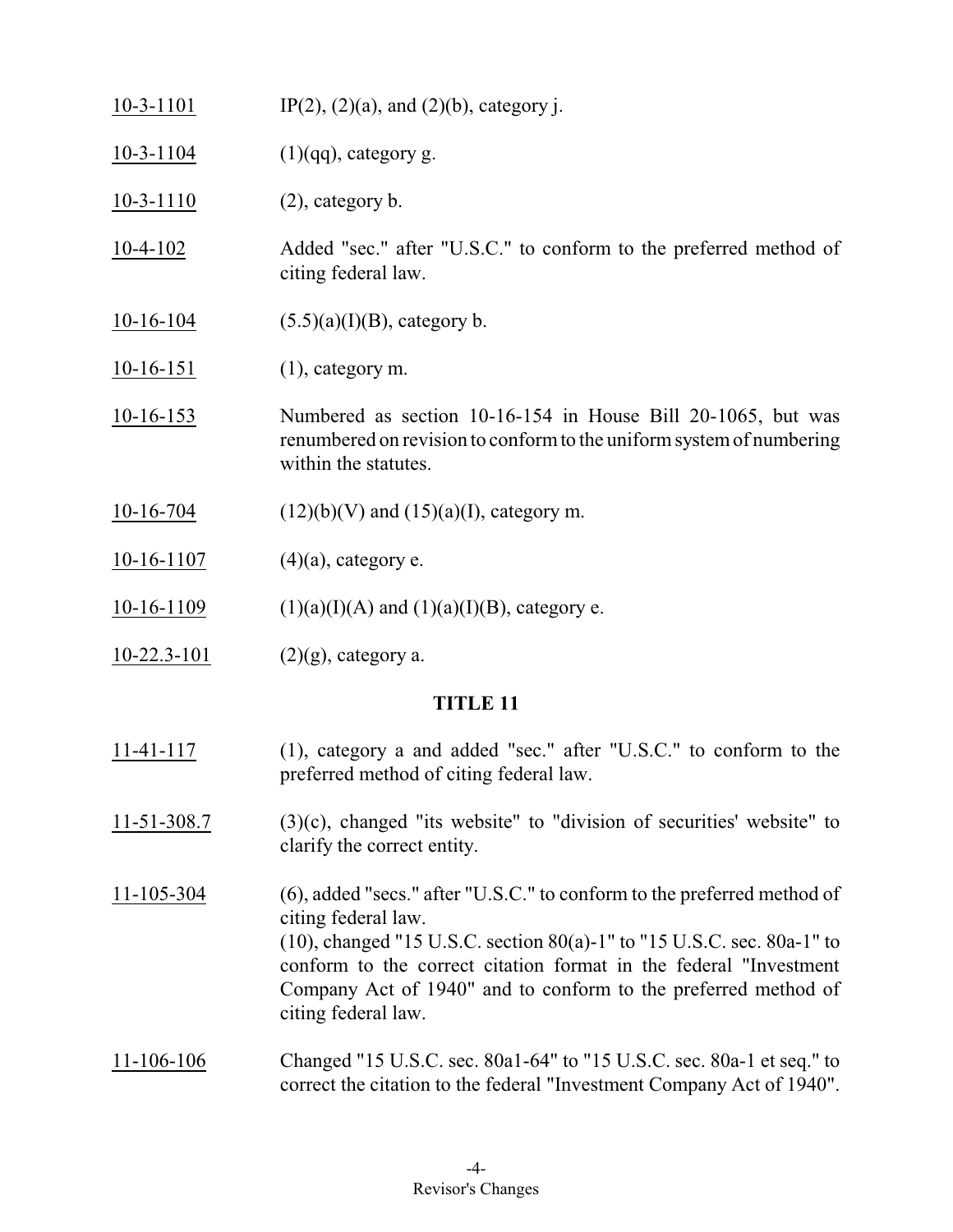| $12 - 10 - 503$  | $(1)$ , category b.                                                                                                                                                                                          |
|------------------|--------------------------------------------------------------------------------------------------------------------------------------------------------------------------------------------------------------|
| $12 - 15 - 106$  | $(2)(a)(II)$ , changed "division of conservation" to "division" and<br>"conservation easement oversight commission" to "commission" to<br>conform with terminology specified for use throughout the article. |
| 12-20-202        | $(3)(c)(I)$ and $(3)(d)$ , changed "occupation or profession" to "profession"<br>or occupation" to conform with terminology defined for use throughout<br>title 12.                                          |
| 12-20-402        | (4), House Bill 20-1212 harmonized with House Bill 20-1286.                                                                                                                                                  |
| 12-20-408        | $(2)(d)$ and $(2)(e)$ , category k.<br>$(2)(f)$ , House Bill 20-1218 harmonized with House Bill 20-1219.                                                                                                     |
| 12-30-102        | $(3)(a)(XI)$ , category n.<br>$(4)(c)$ , category a.                                                                                                                                                         |
| $12 - 30 - 105$  | $(4)$ , $(5)(i)$ , and $(5)(j)$ , category n.                                                                                                                                                                |
| $12 - 30 - 109$  | $(1)(a)(IV)$ and $(4)(c)$ , category n.                                                                                                                                                                      |
| $12 - 30 - 110$  | $(2)(b)$ , category g.<br>$(7)(h)(II)$ , category n.                                                                                                                                                         |
| $12 - 30 - 201$  | IP $(1)$ , $(2)(b)$ , and $(3)$ , category n.                                                                                                                                                                |
| $12 - 30 - 202$  | $(1)$ , category n.<br>(7), category g.                                                                                                                                                                      |
| 12-30-203        | $(1)(a)(II)$ , category n.<br>$(2)$ , categories g and n.                                                                                                                                                    |
| 12-30-204        | $(1), IP(3), (3)(a), (3)(b), (5)(d), (5)(f), (5)(g), (5)(h), (5)(k)(I), (5)(n),$<br>$(7)(a)(I), (7)(a)(II), IP(8), and (8)(a)(I), category n.$<br>$(13)$ , category g.                                       |
| 12-30-205        | $(1)$ , categories g and n.                                                                                                                                                                                  |
| $12 - 100 - 112$ | $(4)(c)$ , changed "American Institute of CPAs" to "American Institute of<br>Certified Public Accountants" to correct an inaccurate reference to the<br>name of the institute.                               |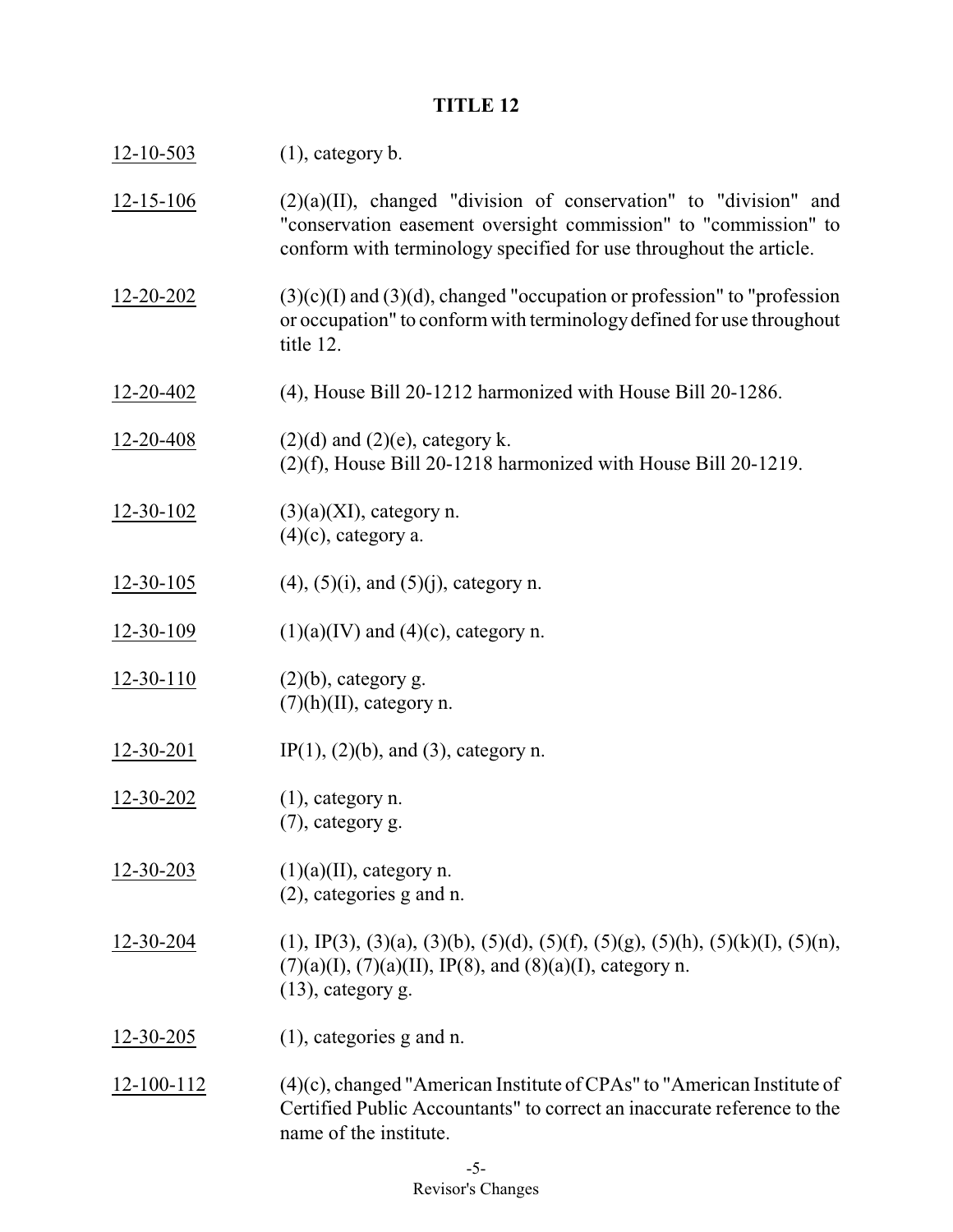12-100-116 (1)(a)(II)(B), category a. 12-100-124 (3), category a. 12-110-116 Category j. 12-115-115 (6)(a), category a. 12-120-313 (2)(a), changed "principle" to "principles" in the name "principle and practice of surveying examination" to correct an inaccurate reference to the name of the examination. 12-120-403 (6)(b)(I)(C), category j. 12-145-112 (3), category a. 12-155-104 (5), changed "state plumbing board" to "board" to conform with terminology defined for use throughout article 155. 12-155-113 (1)(l), changed "alcoholic beverage" to "alcohol beverage" to conform to the preferred reference to such beverages.  $12-155-120$  (1), category g. 12-155-124  $(7)(a)$ , category a. 12-200-108 (4)(a)(I) and (4)(a)(II), category k. 12-205-111 (2)(c), category b. 12-210-104 (2), category g. 12-210-108 (2)(q), Senate Bill 20-007 superseded by House Bill 20-1219. 12-210-111 (2), category g. 12-215-124  $(1)(d)$ , category g. 12-220-404 Appeared as section 12-220-118 in House Bill 20-1326 but was harmonized with House Bill 20-1056 and relocated to section 12-220-404. 12-220-407 Appeared as section 12-220-126 in House Bill 20-1326 but was harmonized with House Bill 20-1056 and relocated to section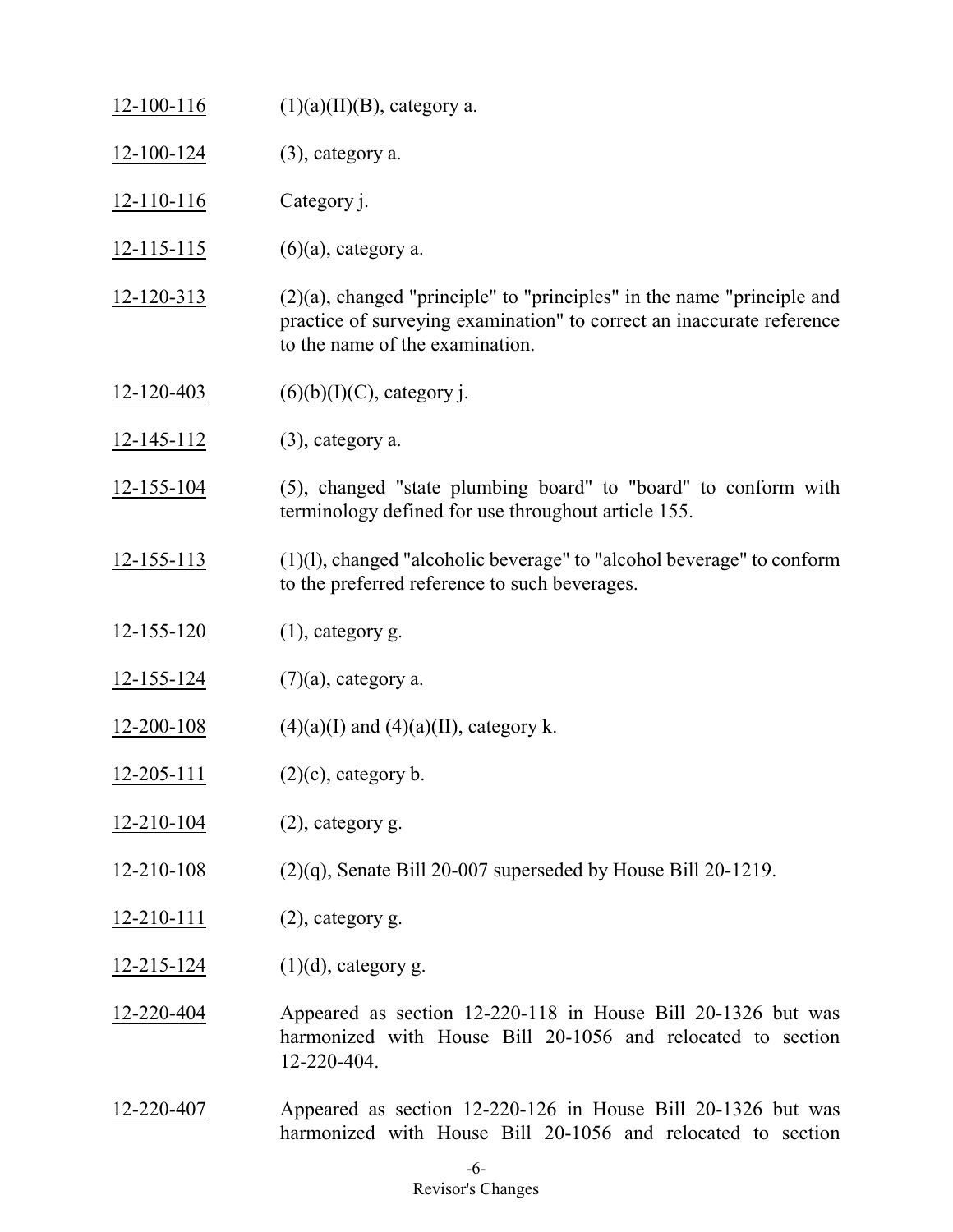12-220-407.

| $12 - 230 - 104$  | $(1)(e)$ , category j.                                                                                                                                                                                 |
|-------------------|--------------------------------------------------------------------------------------------------------------------------------------------------------------------------------------------------------|
| $12 - 240 - 107$  | $(3)(s)(I)$ and $(3)(s)(II)$ , category n.                                                                                                                                                             |
| $12 - 240 - 108$  | IP(1)(a), (1)(a)(I), (1)(a)(II), and (1)(c), category n.                                                                                                                                               |
| $12 - 240 - 113$  | $(4)$ , category a.                                                                                                                                                                                    |
| $12 - 240 - 121$  | $(1)(bb)$ , category n.                                                                                                                                                                                |
| $12 - 240 - 139$  | $(1)(a)(II)$ , category a.                                                                                                                                                                             |
| 12-245-203.5      | $(3)(c)$ , category a.                                                                                                                                                                                 |
| 12-245-210        | Section 4 of House Bill 20-1206 harmonized with section 49 of House<br>Bill 20-1206.                                                                                                                   |
| 12-245-216        | $(1)(d)(IV)$ , section 51 of House Bill 20-1206 superseded by section 10<br>of House Bill 20-1206.<br>$(1)(e)$ , section 10 of House Bill 20-1206 harmonized with section 51 of<br>House Bill 20-1206. |
| 12-245-222.5      | $(8)(a)$ , added "committee" after "services" in the phrase "health and<br>human services of the senate" to correct an error and clarify the law.                                                      |
| $12 - 245 - 304$  | $(1)(f)$ , category e.                                                                                                                                                                                 |
| <u>12-245-403</u> | $(1)$ and $(2)(e)$ , category j.                                                                                                                                                                       |
| 12-245-404        | $(2)(b)$ , category g.<br>(4), section 56 of House Bill 20-1206 superseded by section 18 of<br>House Bill 20-1206.<br>$(4)(a)$ (II), category g.                                                       |
| <u>12-245-406</u> | $(1)$ , category j.                                                                                                                                                                                    |
| 12-245-410        | $(1)(b)(III)$ , category g.                                                                                                                                                                            |
| 12-245-703        | $(3)(a)$ and $(3)(b)$ , category e.                                                                                                                                                                    |
| 12-245-804        | $(3.5)(a)(IV)$ , changed "of" to "for" in the name "National Association<br>of Alcoholism and Drug Abuse Counselors" to correct an inaccurate                                                          |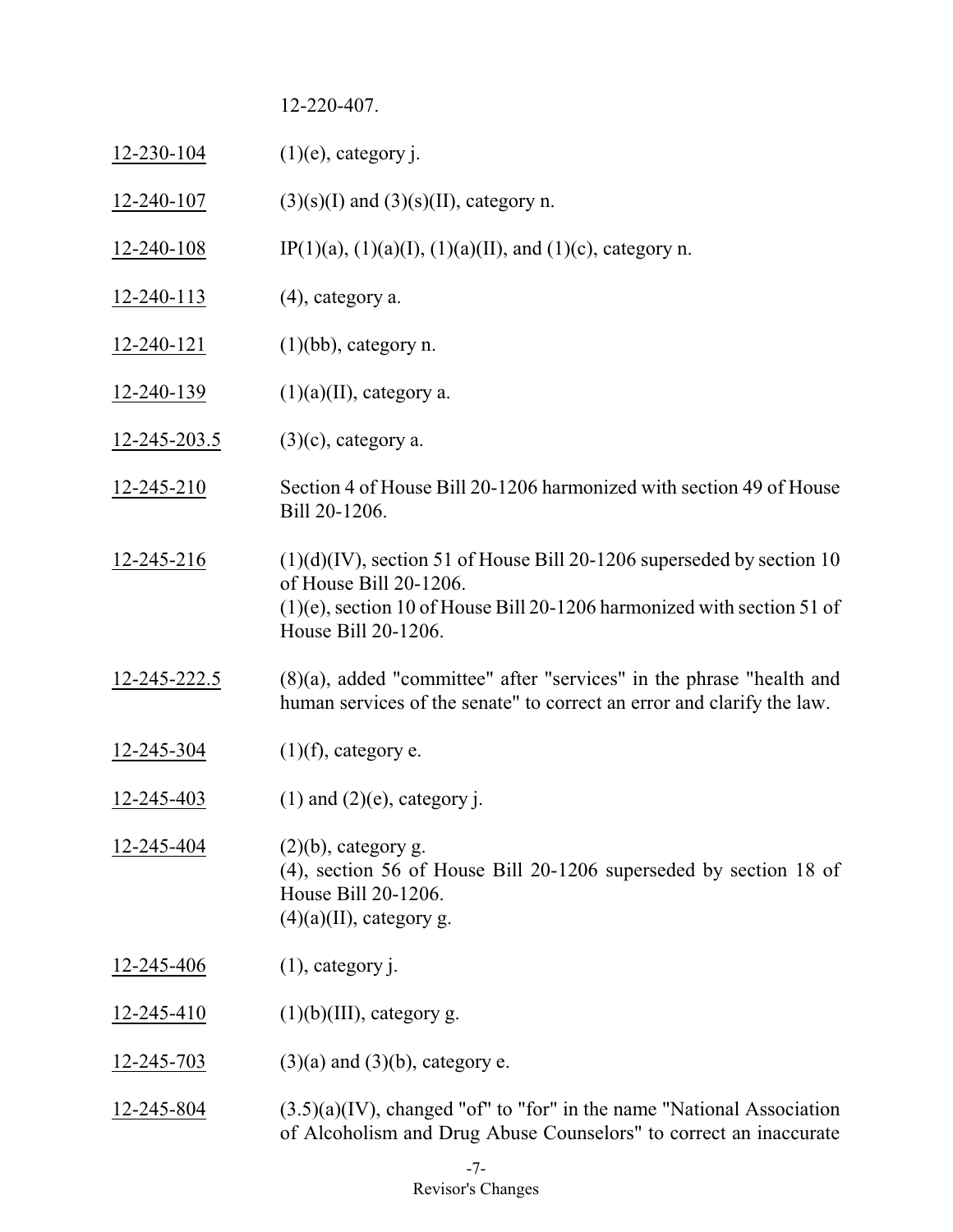reference to the name of the association.

- 12-255-104 (1), (2), (7), IP(9)(a), and (9)(c), House Bill 20-1183 harmonized with House Bill 20-1216.
- $12-255-107$  (1)(a)(I), changed "education program" to "educational program" for consistent use of terminology throughout the section. (1)(b)(I), House Bill 20-1183 harmonized with House Bill 20-1216.
- 12-255-110 (3), House Bill 20-1183 harmonized with House Bill 20-1216.
- 12-255-111 (1), House Bill 20-1183 harmonized with House Bill 20-1216. (3)(c), House Bill 20-1216 harmonized in part with and superseded in part by House Bill 20-1326.
- 12-255-112 (3)(b)(I), (7)(a), and (7)(c)(I), House Bill 20-1183 harmonized with House Bill 20-1216.
- 12-255-113 (2), House Bill 20-1183 harmonized with House Bill 20-1216.
- 12-255-114 (3), House Bill 20-1183 harmonized with House Bill 20-1216.
- 12-255-115 (7), House Bill 20-1183 harmonized with House Bill 20-1216.
- 12-255-118 (4), changed "education program" to "educational program" for consistent use of terminology throughout the section.
- 12-255-120 (1)(bb), House Bill 20-1014 superseded by House Bill 20-1216.  $(1)(ff)$  and  $(1)(gg)$ , category k.
- 12-255-121 (2)(a)(III), House Bill 20-1183 harmonized with House Bill 20-1216.
- 12-255-134 House Bill 20-1183 harmonized with House Bill 20-1216.
- 12-255-204 Appeared as section 12-260-107 in House Bill 20-1326 but was harmonized with House Bill 20-1183 and relocated to section 12-255-204.
- 12-260-114 (1)(g), Senate Bill 20-007 superseded by House Bill 20-1183.
- 12-280-103 (39)(c)(II)(C), category n and House Bill 20-1061 harmonized with House Bill 20-1216.
- 12-280-123 (1)(b), category n.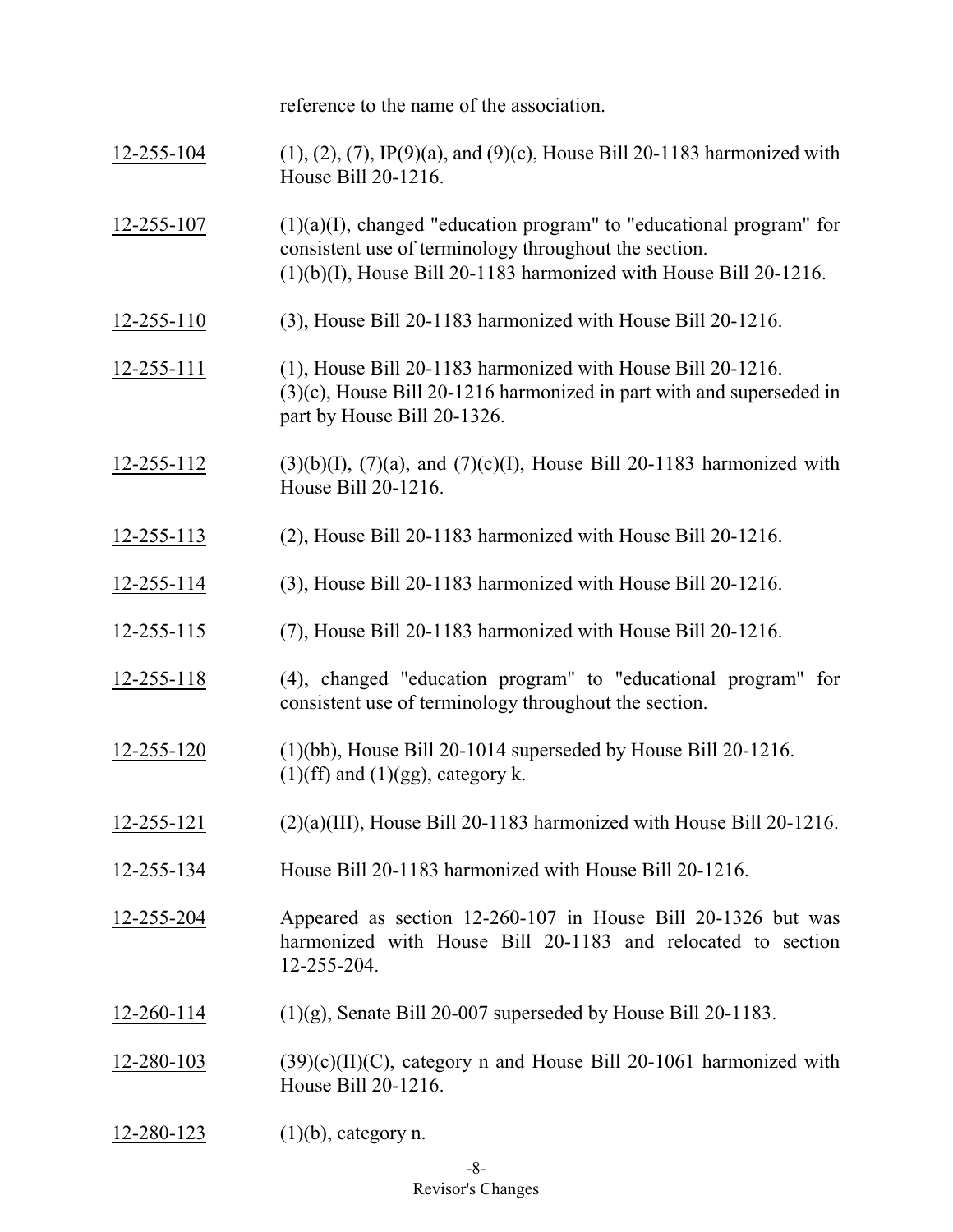| 12-280-125.7 | $(1)(b)$ , category j.     |
|--------------|----------------------------|
|              | $(1)(f)(II)$ , category n. |
|              | $(5)(a)$ , category e.     |

- 12-280-502 (1)(b)(III), category n.
- 12-295-106 (1)(c), changed "educational" to "education" in the phrase "psychiatric technician educational program" to conform with terminology defined for use throughout article 295.
- 12-295-109 (1)(a), IP(1)(b), (2), (3), and (4), changed "educational" to "education" in the phrase "psychiatric technician educational program" to conform with terminology defined for use throughout article 295.
- 12-295-117 (2)(a), changed "educational" to "education" in the phrase "psychiatric technician educational program" to conform with terminology defined for use throughout article 295.

- 13-21-115.5 (3)(c)(II)(F), House Bill 20-1183 harmonized with House Bill 20-1216.
- 13-40-110.5 (1), category d.
- 13-64-303 House Bill 20-1216 harmonized with House Bill 20-1219.

#### **TITLE 14**

 $14-10-115$  (5)(b.5)(I), category j.

### **TITLE 15**

 $15-11-1106$  (2), category g.

- 16-5-401 (4.5)(x), (4.5)(y), and (4.5)(z), category k.
- $16-8.5-105$  (5)(e)(I)(D), category a.
- 16-8.5-111 (2)(a), category a and Senate Bill 20-136 harmonized with Senate Bill 20-181.  $(2)(a.5)$ , category a.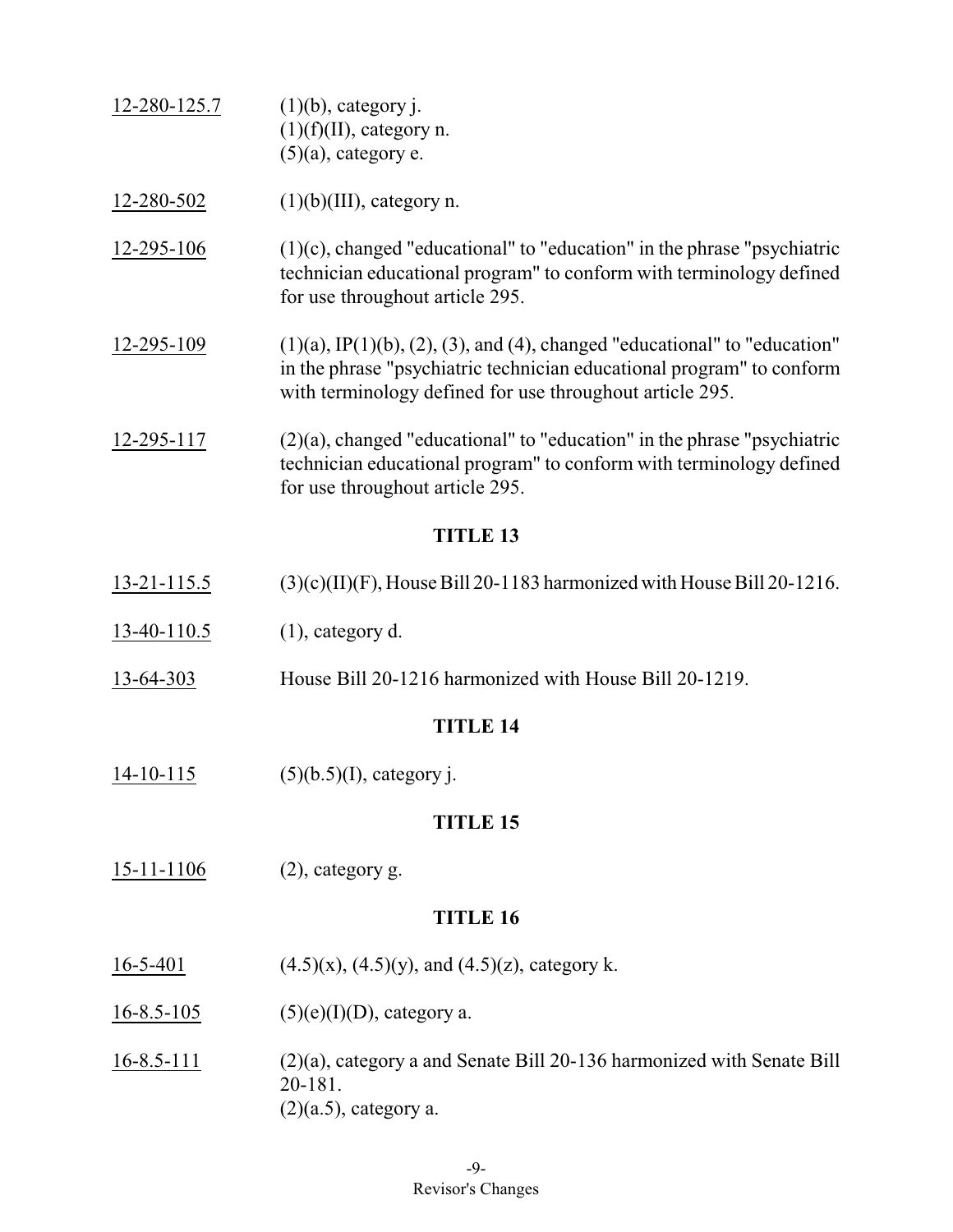# 16-8.5-116 (10) and (15), category a.

16-11-901 Category a.

 $16-11.3-103$  (2)(f) and (2.9)(b)(II), category a.

 $16-11.7-103$  (6)(c)(I), category g.

 $16-11.8-103$  (4)(a)(III.5), category a.

## **TITLE 17**

- 17-1-104.3 (1)(b.5), category e.
- $17-2-201$  (4)(f)(I)(D), category a.
- $17-22.5-405$  (1)(g), category a.
- 17-33-101 (7)(f), changed "2018-2019" to "2018-19" to conform to the preferred method of referring to state fiscal years.

- 18-1-707 (2.5)(b)(I), category d. (4), category g.
- 18-1-711 (3)(c) and (3)(d), category a.
- 18-1.3-101.5 IP(6), category a.
- 18-1.3-103.5 (3)(a), category a.
- 18-1.9-104 (1)(c)(XVII) and (1)(c)(XVIII), category k.
- 18-3-411 (1), category a.
- $18-3.5-109$  (1), category a.
- 18-4-515 (2), category a.
- 18-7-201.3 (2)(a), category a.
- 18-8-208.1 (1.5), category a.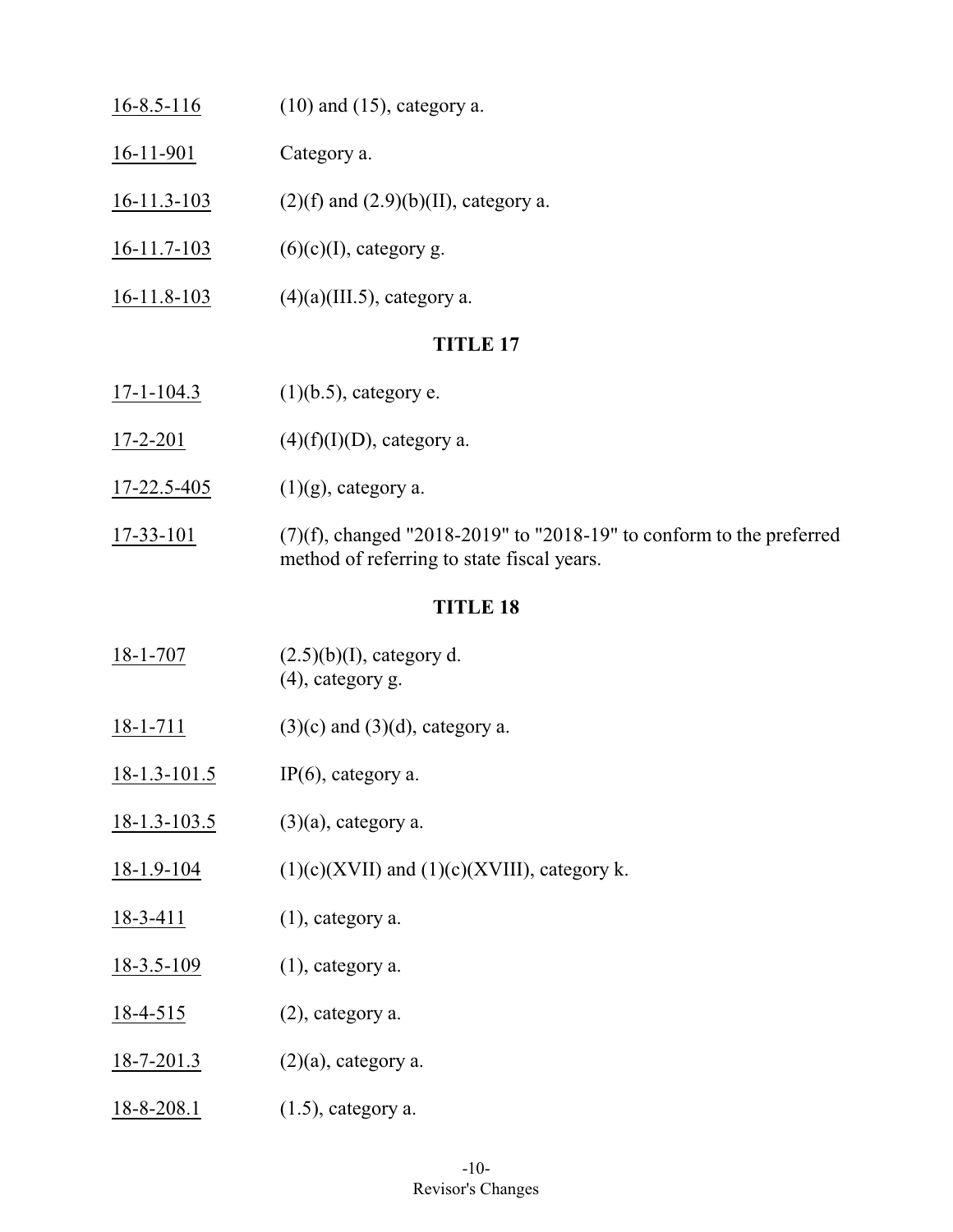| $18 - 8 - 208.2$  | $(1)(b)$ and $(3)$ , category a.                                                                                                                                                                                      |
|-------------------|-----------------------------------------------------------------------------------------------------------------------------------------------------------------------------------------------------------------------|
| $18 - 8 - 802$    | $(1.5)(a)$ and $(1.5)(f)$ , category a.                                                                                                                                                                               |
| $18 - 10.5 - 103$ | $(8)$ , category j.                                                                                                                                                                                                   |
| 18-13-122         | $(10)$ , category a.                                                                                                                                                                                                  |
| $18 - 18 - 406$   | $(5)(a)(II)$ , category a.                                                                                                                                                                                            |
| $18 - 18 - 406.3$ | (7), category a.                                                                                                                                                                                                      |
|                   | <b>TITLE 19</b>                                                                                                                                                                                                       |
| $19 - 1 - 102$    | $(1.9)$ , Senate Bill 20-162 harmonized with House Bill 20-1402.                                                                                                                                                      |
| $19 - 1 - 103$    | $(44)(a)$ , category g.<br>$(44)(b)$ , category h.<br>$(71.3)$ , category g.                                                                                                                                          |
| $19 - 1 - 126$    | IP(1)(a)(II), changed "subsection (1)(a) of this section" to "subsection"<br>$(1)(a)(I)$ of this section" to more accurately reference the provision in<br>which the specified inquiries are conducted by the courts. |
| $19 - 1 - 213$    | $(1)(b)$ , added "the" before "child's" in the name "office of child's"<br>representative" to correct an inaccurate reference to the name of the<br>office as created in section 13-91-104.                           |
| $19 - 1 - 307$    | $(2.5)(a)$ , moved the paragraph " $(a)$ " designation to follow the head note<br>for subsection $(2.5)$ to conform to statutory format.                                                                              |
| 19-2-212          | $(1)(b)(IX)$ , category a.                                                                                                                                                                                            |
|                   | <b>TITLE 22</b>                                                                                                                                                                                                       |
| <u>22-2-117</u>   | $(1)(b)(VII)$ , category a.                                                                                                                                                                                           |
| 22-7-1209         | $(2)(d)$ , category g.<br>$(2)(e)$ , category a.                                                                                                                                                                      |
| $22 - 11 - 705$   | $(5)(d)$ , category a.                                                                                                                                                                                                |
| $22 - 25 - 103$   | $(3)(n)$ , category g.                                                                                                                                                                                                |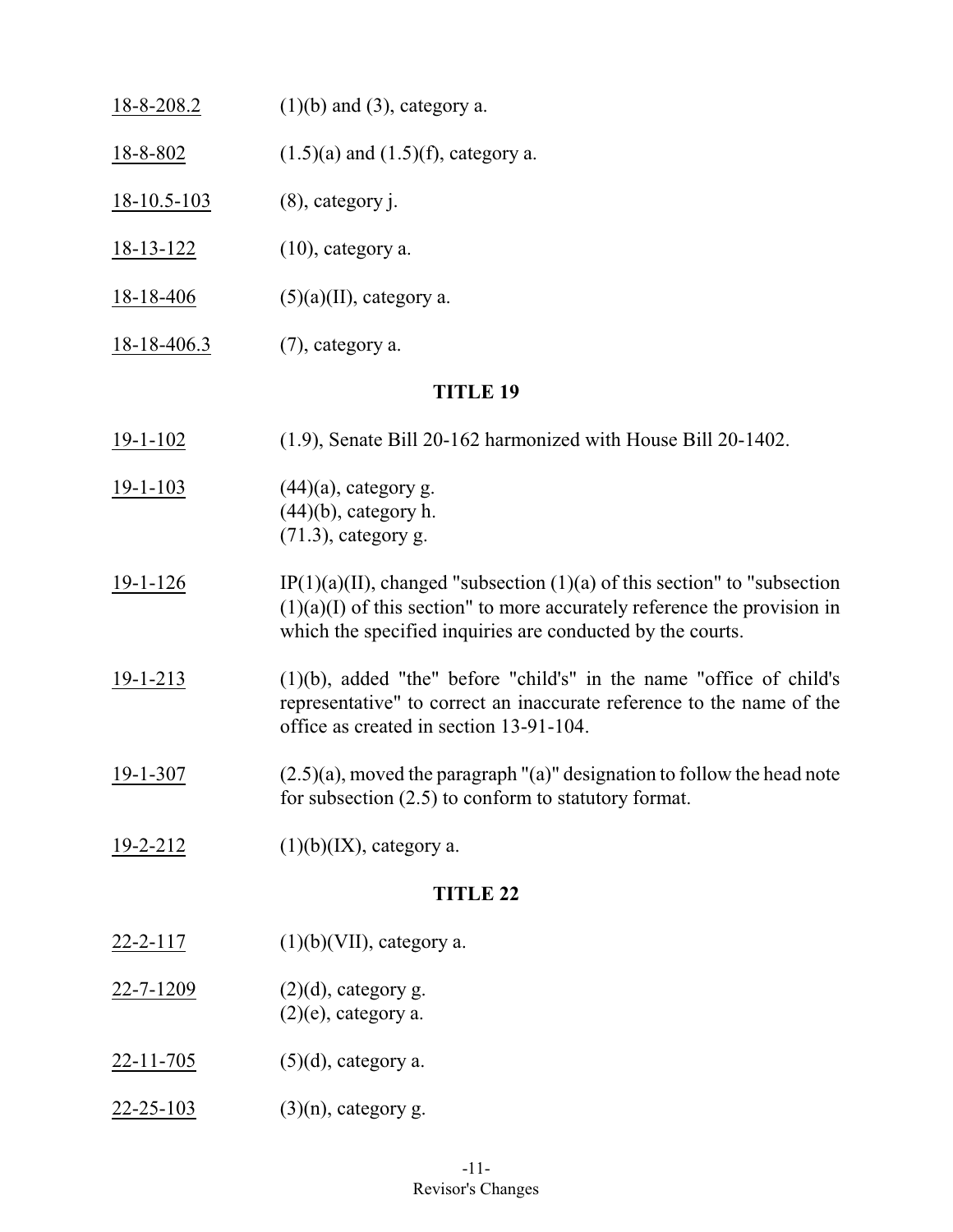| $22 - 30.5 - 104$  | $IP(3)(b)$ , category d.                          |
|--------------------|---------------------------------------------------|
| 22-30.5-507        | $IP(3)(b)$ , category d.                          |
| 22-32-109          | IP $(1)(11)(11)$ , category d.                    |
| 22-32-109.8        | $(1)$ , category a.                               |
| <u>22-32-110</u>   | $IP(1)(k)(II)$ , category d.                      |
| $22 - 33 - 107.5$  | $IP(1)$ , category a.                             |
| $22 - 35 - 103$    | $(6)(a)$ , category a.                            |
| $22 - 35 - 104$    | $(1)(b)(IV)$ and $(6)(b)(II)$ , category a.       |
| $22 - 35 - 114$    | $(2)(b)$ , category g.                            |
| <u>22-35.6-103</u> | (2), category a.                                  |
| $22 - 38 - 104$    | IP $(1)(d)(II)$ , category d.                     |
| 22-43.7-201        | IP(4)(a)(II), category a.                         |
| $22 - 60.5 - 114$  | $(1)$ , category a.                               |
| <u>22-63-206</u>   | $IP(1)(b)$ , category d.                          |
| 22-99-103          | $(5)(a)(XI)$ , category a.                        |
|                    | <b>TITLE 23</b>                                   |
| $23 - 1 - 109.7$   | (3), as it takes effect July 1, 2021, category a. |
| $23 - 1 - 119.5$   | Category e.                                       |
| 23-1-121           | $(2)(a)$ , category j.                            |
| <u>23-16-301</u>   | $(3)(d)$ , category e.                            |

- 23-31-310 (3), category g.  $(4.5)(e)$ , category a.
- $23-52-102$  (2)(b), category e.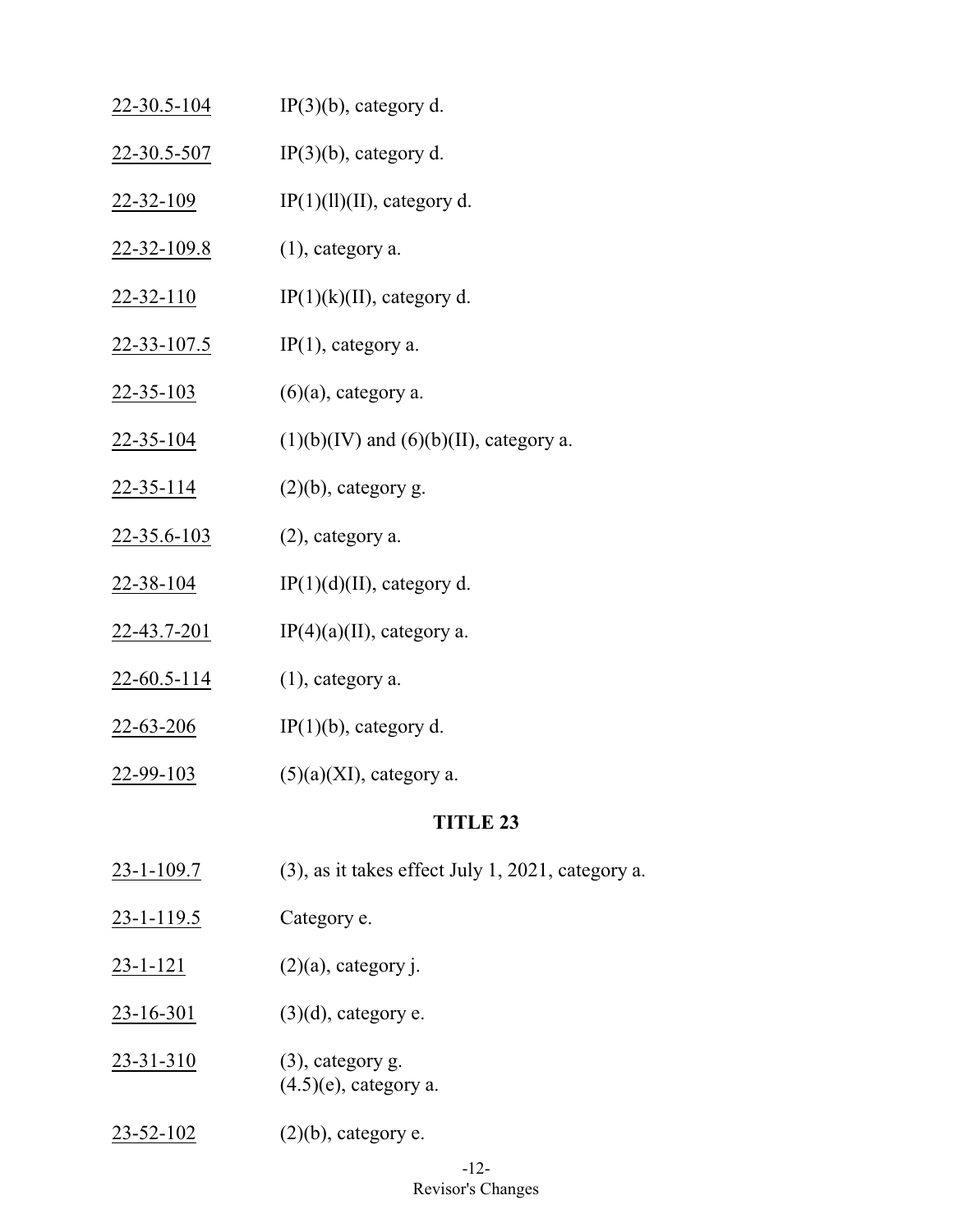23-60-202  $(1)(c)(II)$ , category a. **TITLE 24** 24-1-108 IP(4) and (4)(b), category j. 24-4.1-302 (2)(v), category a. 24-6-301  $(3.5)(a)(II.5)$  as it takes effect November 1, 2020, category a.  $24-9-101$  (1)(b)(IV), added "on healthcare" after "office of saving people money" to more accurately reflect the name of the office. 24-21-506 IP(2), as it takes effect December 31, 2020, category d. 24-21-527 (1)(f), category a.  $(3)(c)$ , category e. 24-25-105 This section was numbered as 22-25-105 in Senate Bill 20-023 but was renumbered on revision for ease of location. 24-31-108 IP(6)(b), category a. 24-31-111 IP(6), category d. 24-32-125 (5)(f), category m. 24-34-104 (26)(a)(VIII), (26)(a)(IX), and (26)(a)(XI), category a.  $(27)(a)$ (VIII) and  $(27)(a)$ (XIV), category m.  $(27)(a)(XVI), (28)(a)(II), (28)(a)(IV), (30)(a)(II), (30)(a)(III),$  $(30)(a)(IV)$ , and  $(30)(a)(V)$ , category a.  $(31)(a)(II)$ , category m.  $(31)(a)(IV)$ , category a. (32), House Bill 20-1184 harmonized with House Bill 20-1211, House Bill 20-1215, House Bill 20-1218, and House Bill 20-1219.  $(32)(a)(I), (32)(a)(II), (32)(a)(III), and (32)(a)(IV), category a.$  $(35)(a)(II)$ , category m.  $(35)(a)(III)$ , category a.  $24-34-402.3$  IP(4)(b) and (4)(b)(III), category j.  $24-34-502$  (1)(k), category a. 24-37.5-115 (7)(a), category e.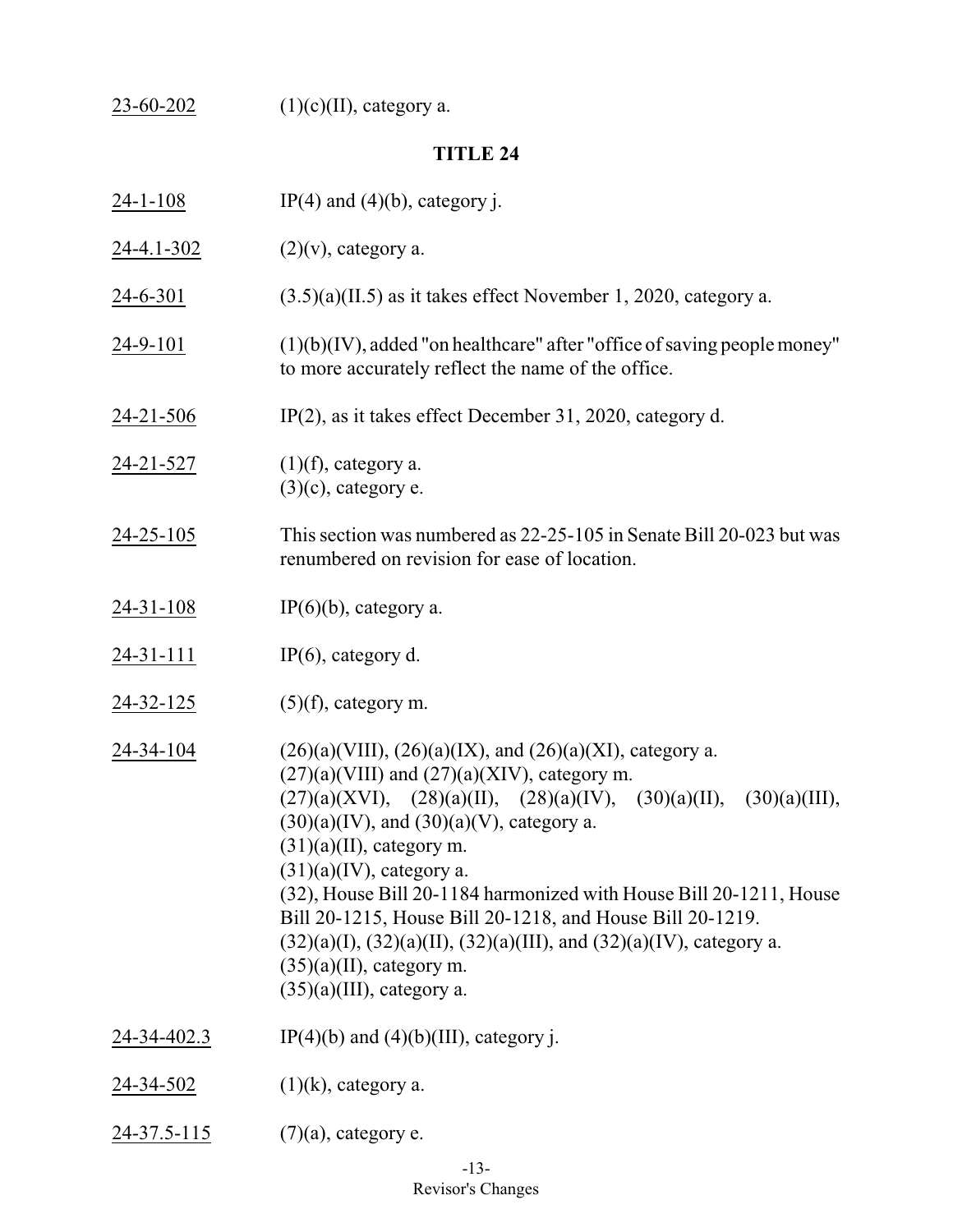| $24 - 38.5 - 102$ | $(1)(t)$ , category a.                                                                                                                                                              |
|-------------------|-------------------------------------------------------------------------------------------------------------------------------------------------------------------------------------|
| 24-50-104         | $(1)(j)(III)(D)$ , category e.                                                                                                                                                      |
| 24-50-112.5       | $IP(1)(b)(II)$ , category d.                                                                                                                                                        |
| $24 - 50 - 1106$  | $(2)(c)(I)$ and $(3)(c)$ , category e.                                                                                                                                              |
| 24-50-1107        | $(3)(a)$ , category e.                                                                                                                                                              |
| $24 - 50 - 1112$  | $(1)$ , category e.                                                                                                                                                                 |
| 24-75-302         | $(2)(ii)$ , $(2)(jj)$ , and $(2)(kk)$ , category k.<br>IP(2.3), category a and House Bill 20-1261 harmonized with House Bill<br>20-1378.<br>$(2.3)(g)$ and $(2.3)(h)$ , category k. |
| 24-75-402         | $(5)(oo)$ and $(5)(pp)$ , category k.                                                                                                                                               |
|                   | <b>TITLE 25</b>                                                                                                                                                                     |
| $25 - 1 - 108$    | $(1)(c)(VI)$ , category a.                                                                                                                                                          |
| $25 - 1 - 114$    | $(1)(i)$ , added "or" to the end of paragraph $(i)$ to conform to the format<br>of the other paragraphs within subsection (1).                                                      |
| $25 - 1 - 130$    | $(2)$ , category a.                                                                                                                                                                 |
| $25 - 1.5 - 101$  | $(1)(i)(I)(D)$ , category a.                                                                                                                                                        |
| $25 - 1.5 - 203$  | $(1)(f)(II)$ , changed "40 CFR part 141" to "40 CFR 141" to conform to<br>the preferred method of citing federal regulations.                                                       |
| $25 - 1.5 - 207$  | (2), added "of 1980" after "Comprehensive Environmental Response,<br>Compensation and Liability Act" to correct an inaccurate reference to<br>the name of the federal act.          |
| $25 - 3 - 118$    | $(2)(b)$ , changed "45 CFR part 162" to "45 CFR 162" to conform to the<br>preferred method of citing federal regulations.                                                           |
| $25 - 3 - 121$    | IP(2) and (2)(e), category m.                                                                                                                                                       |
| $25 - 3 - 123$    | $(4)(a)$ , category g.<br>(6), changed "Colorado" to "state" in the name "Colorado long-term                                                                                        |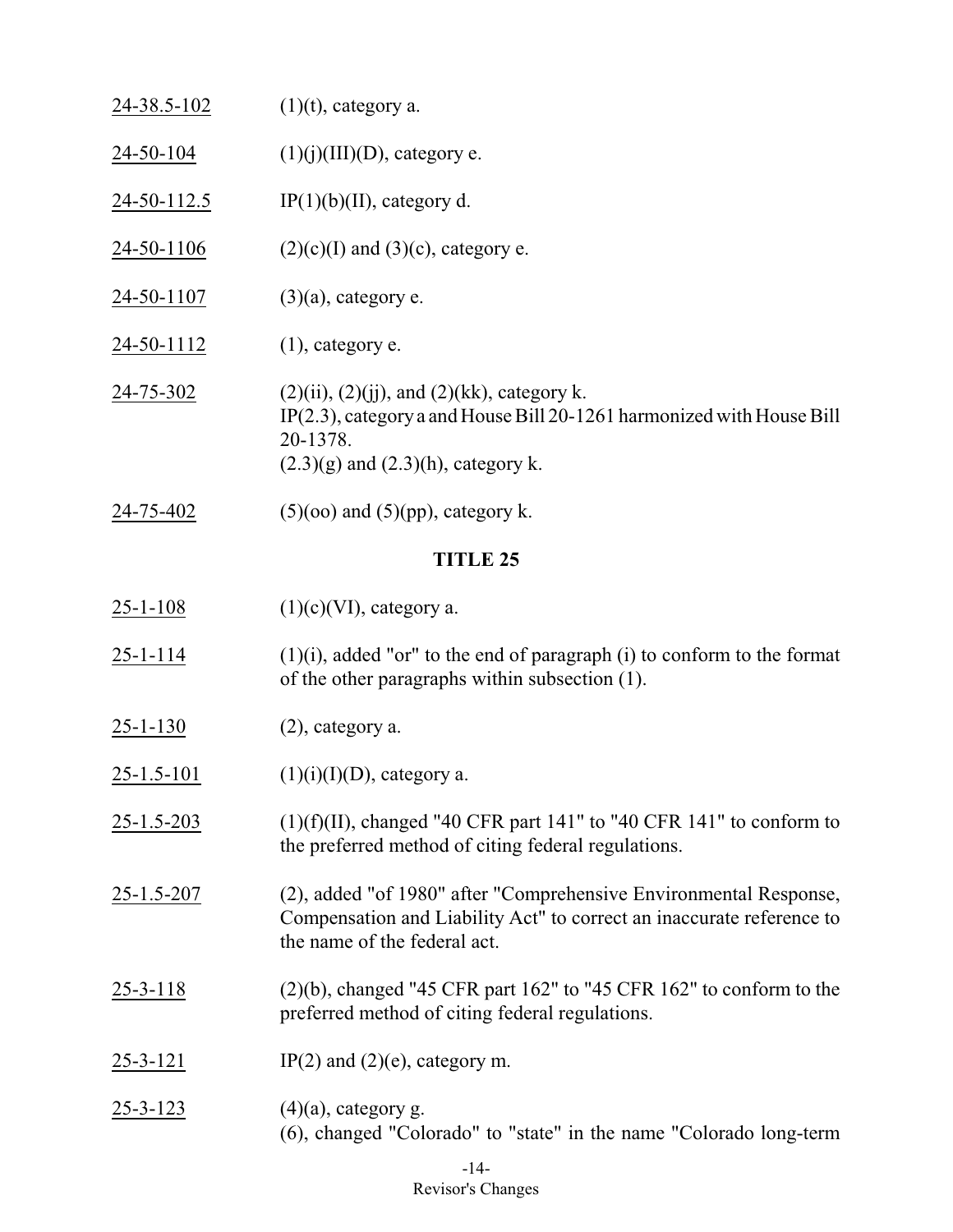care ombudsman office" to correct an inaccurate reference to the name of the office as created in section 26-11.5-104.

- 25-4-903 (2.2)(b)(III), category g.
- 25-4-2403 (2.5)(a),  $(2.5)(b)$ , and  $(7)$ , category g.
- 25-5-402 (10), changed "52 Stat. 1040 et seq." to "52 Stat. 1040" to conform to the preferred method of citing federal session laws.
- 25-5-420 (1), (7), and (8), category a.
- 25-5-423 Category a.
- 25-5-1302 (5.7), category g.
- 25-5-1309 (1)(a), category j.
- $25-5-1312$  (1)(c), deleted "the department" to correct an error that occurred in the introduced version of the bill.
- 25-7-103.5 (3)(c)(I)(A) and (3)(c)(VII), category j.  $(4)(e)(IV)(B)$ , category g.
- 25-7-114.7 IP(2)(b)(IV), category h.  $(2)(b)(IV)(A)$ , category j.
- 25-7-133.5 (5)(b)(I), changed "40 CFR part 51" to "40 CFR 51" to conform to the preferred method of citing federal regulations.
- 25-7-122 IP(1), House Bill 20-1167 harmonized with House Bill 20-1143 and Senate Bill 20-218. (1)(b), House Bill 20-1167 harmonized with House Bill 20-1143.
- 25-7-141 (2)(c), category e.
- 25-7-204 (2)(a), changed "sections  $(2)(a)$  and  $(b)$ " to "section 2(a) and  $(b)$ " to conform to the correct citation format in the federal "Energy Supply and Environmental Coordination Act of 1974".
- 25-7-1008 (4), category b and changed "40 CFR Part 51" to "40 CFR 51" to conform to the preferred method of citing federal regulations. (6), changed "42 U.S.C. sec. 7651 (f)" to "42 U.S.C. sec. 7651f" for the correct citation to the federal law.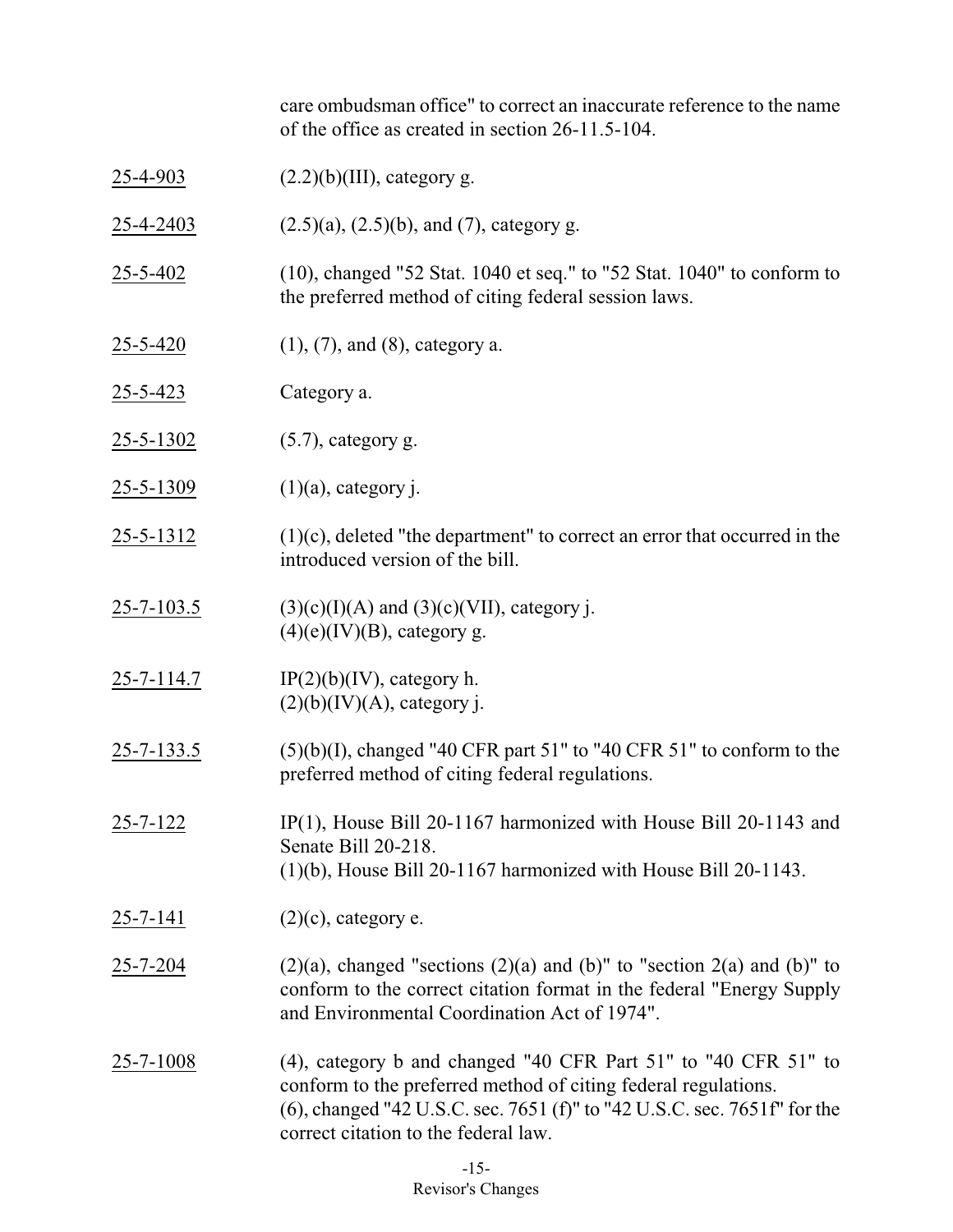25-8-506 (3), categories a and b.

25-11-107 (5)(j), changed "10 CFR part 40" to "10 CFR 40" to conform to the preferred method of citing federal regulations.

 $25-11-203$  (2)(c)(X), added "of 1980" after "Comprehensive Environmental Response, Compensation, and Liability Act" to correct an inaccurate reference to the name of the federal act.

- 25-15-101 (4.5)(a) and  $(4.5)(b)$ , category g. (5), category a.
- 25-15-502 (3)(b), added "of 1980" after "Comprehensive Environmental Response, Compensation, and Liability Act" to correct an inaccurate reference to the name of the federal act.
- 25-16-104.6 (2)(e), categories a and b.
- 25-16.5-103 (5), added "of 1980" after "Comprehensive Environmental Response, Compensation, and Liability Act" to correct an inaccurate reference to the name of the federal act.
- $25-16.5-112$  (1)(b), category a.
- 25-27-104 (2)(a), category j.
- 25-27.6-102  $(6)(a)$ , category a.
- $25-48-106$  (1)(b), category b.
- 25-51-104 (1)(c), House Bill 20-1216 harmonized with House Bill 20-1219. (1)(e), categorym and House Bill 20-1056 harmonized with House Bill 20-1216 and House Bill 20-1402.
- $25-52-104$  (2)(c), category m.

### **TITLE 25.5**

- 25.5-1-702 (2)(b)(V), category j.
- 25.5-2.5-202 (3), categories a and b.
- 25.5-2.5-203 (1), category e.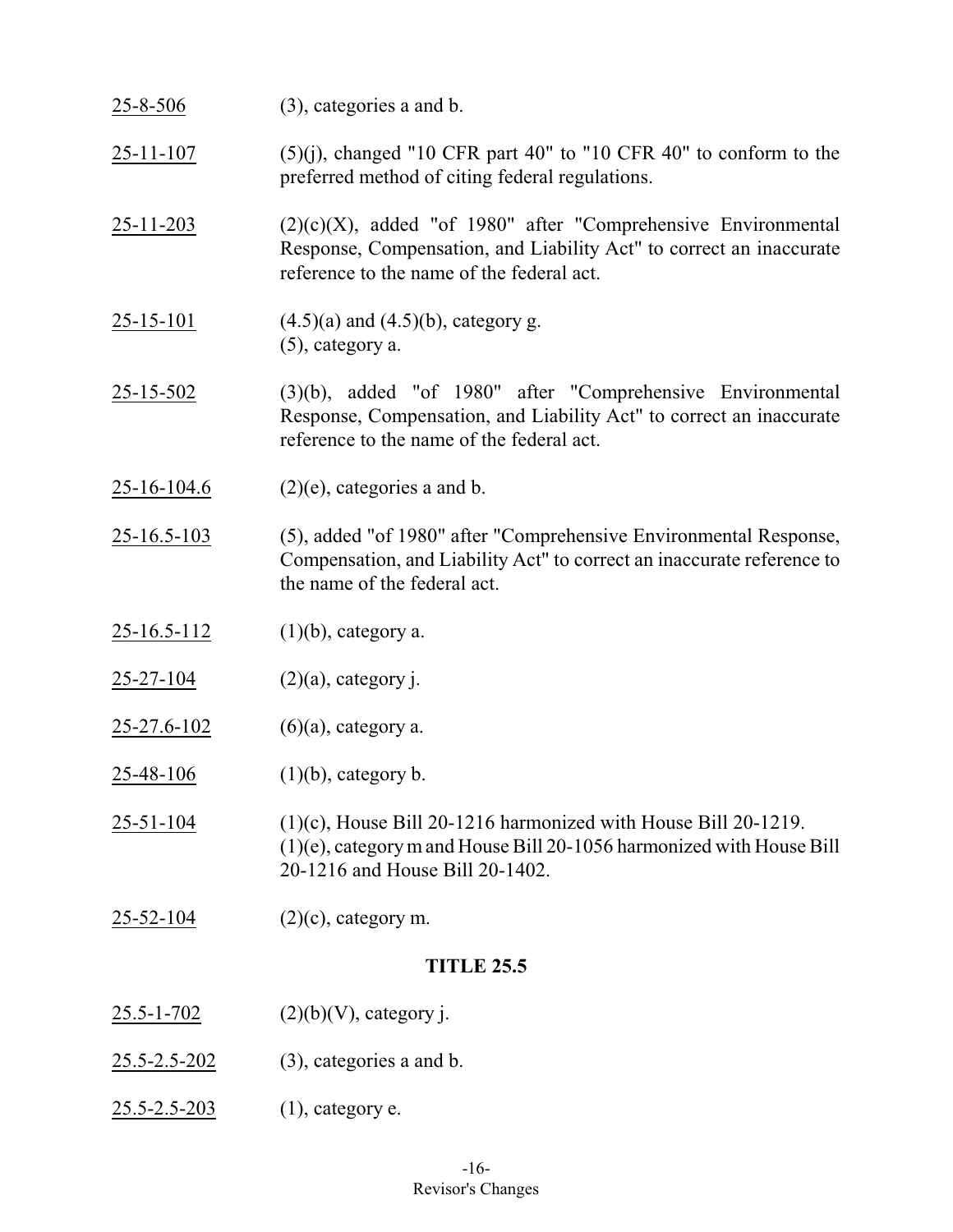- 25.5-4-402.4 (4)(a)(II.5), House Bill 20-1361 superseded by House Bill 20-1386.  $(6)(a)(I)$ , House Bill 20-1361 harmonized with House Bill 20-1385 and House Bill 20-1386.
- $25.5 5 308$  (2)(a)(I)(B), category a.
- 25.5-5-320 IP(1), category a. (6)(b), changed "repealed July 1, 2022." to "repealed, effective July 1, 2022." to conform to statutory format.
- $25.5-6-113$  (1)(a)(I), changed "state demographer office" to "state demography office" to correct an inaccurate reference to the name of the office in the department of local affairs.
- 25.5-6-1602 IP(1), category e.

- $26-2-709$  (1)(d)(I), category e.
- 26-3.1-101 (9), category a.
- 26-6-106.3 (5)(c) and (5)(d), category k.
- 26-6.4-103 (1), category a.
- 26-6.5-403  $(1)(f)(IV)$ , category j.
- $26-18-104$  (2)(c)(III), category j.

- 27-62-101 (7), categories a and j.
- 27-63-102 (1)(b), category a.
- $27-66-101$  (1.5), category h.
- 27-66-104 (3), as it takes effect July 1, 2022, category g.
- 27-66-106 IP(1) and (1)(a), as they take effect July 1, 2022, category a.
- $27-81-104$  (1)(g), category a.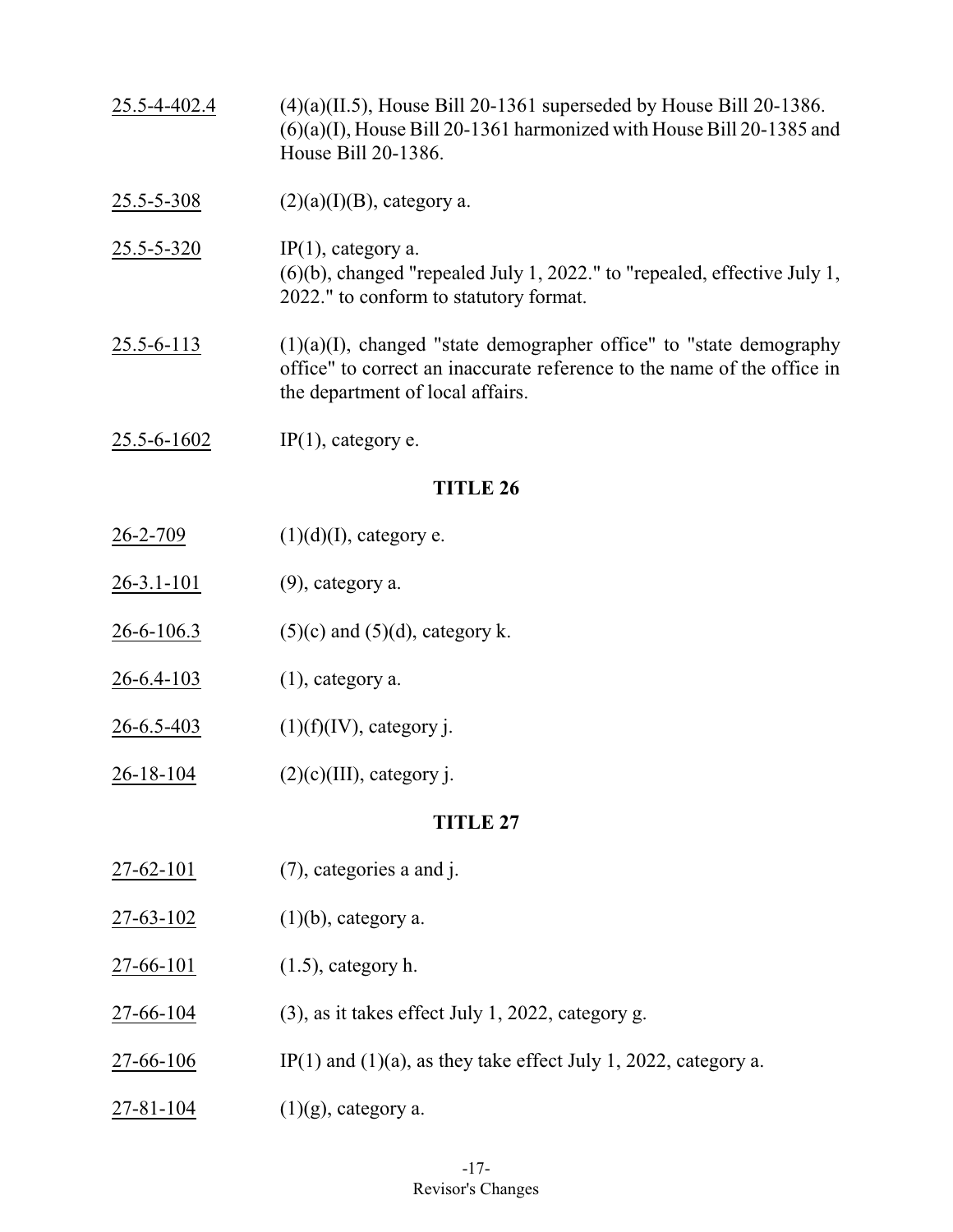- 27-81-112  $(3)(a)(II)$ , category g.
- 27-81-114  $(1)(f)$ , category a.
- 27-81-118 (2)(a)(I)(C), appeared as section 27-82-114 (2)(a)(I)(C) in House Bill 20-1183 but was harmonized with Senate Bill 20-007 and relocated to section 27-81-118  $(2)(a)(I)(C)$ .

- $29-11-101$  (20), category a.
- 29-11-104 IP(2)(a)(I), category g.
- 29-11-203 (2), category a.

### **TITLE 30**

 $30-28-106$  (3)(a)(IV)(C), category e.

### **TITLE 31**

- 31-23-206 (1)(d)(III), category e.
- 31-31-403 (4)(b), category a.
- 31-31-802 (1)(b) and (1)(c), category k.

### **TITLE 33**

- $33-13-102$  (5)(b)(I), category a.
- $33-32-102$  (8)(b)(I), category a.

- $35-1-106$  (1)(p)(I), House Bill 20-1213 harmonized with House Bill 20-1343.
- 35-1-106.5 (1), House Bill 20-1211 harmonized with House Bill 20-1213.
- 35-21-101 IP, House Bill 20-1211 superseded by House Bill 20-1343.
- 35-21-105 (1), House Bill 20-1211 harmonized in part with and superseded in part by House Bill 20-1343.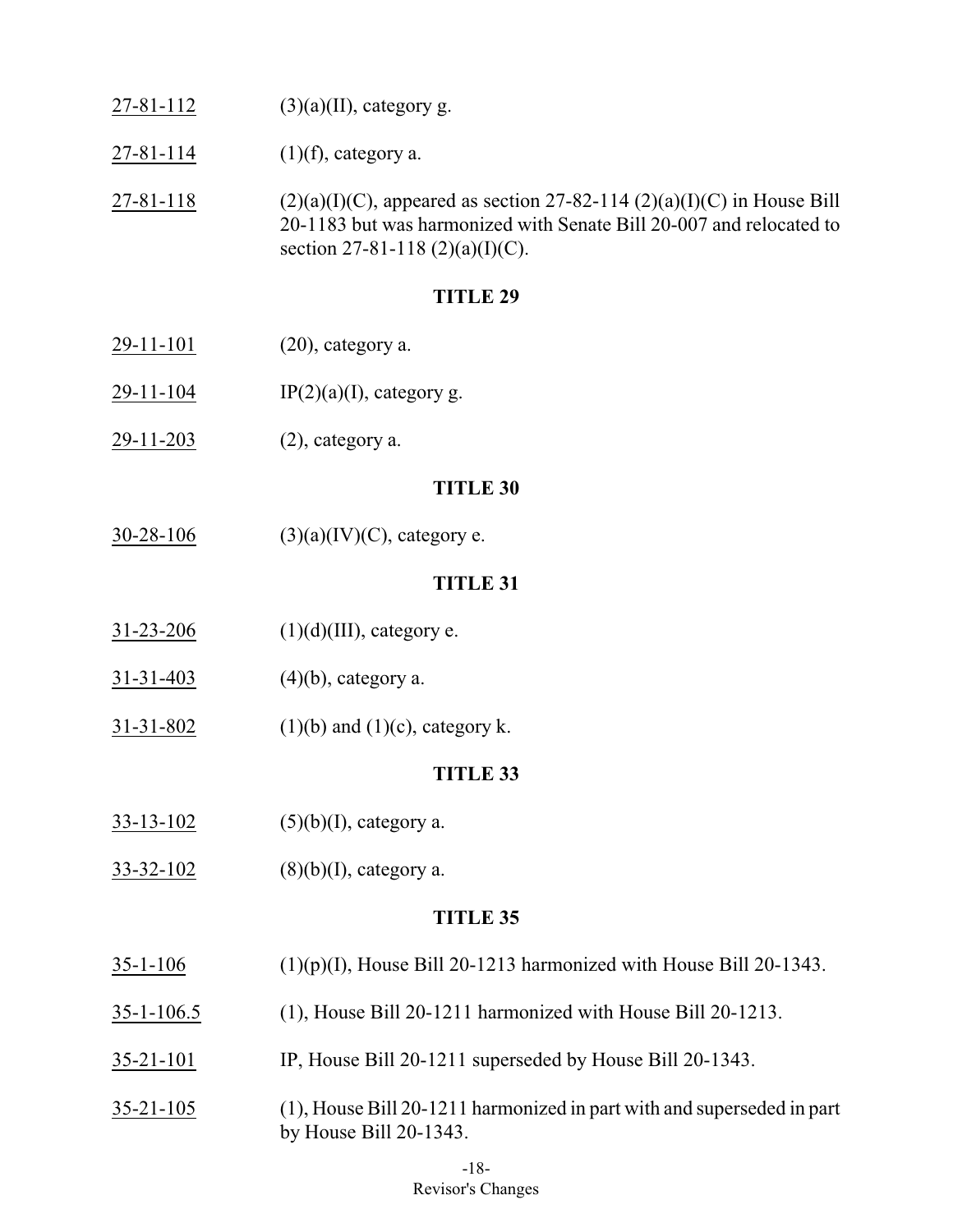35-21-106 (1), House Bill 20-1211 harmonized in part with and superseded in part by House Bill 20-1343. 35-29.5-102 (4)(a), category g. 35-36-108 (1)(a) and (1)(c), category e. 35-36-214 (5), category a.  $35-55-113$  (2)(a), category g. 35-60-105 (1)(a), category g. 35-61-101 (1), changed "a percent" to "one percent" to conform to the preferred method of referring to percentages. (5), category b.  $35-61-104$  (1)(c), category g. 35-61-108 (4)(a) and (4)(b), category h.  $35-61-110$  (3)(b)(II)(B), changed "this title 61" to "this article 61" to correct an error to a self-referring internal reference. 35-61-111 (2)(c), changed "a percent" to "one percent" to conformto the preferred method of referring to percentages. 35-70-104.1 Category l.  $35-77-111$  (2), inserted " $@$ " to correct the format of the e-mail address of the revisor of statutes. **TITLE 36** 36-1-116 (1)(c)(III), category a. 36-1-153.7 (1)(a), category g. **TITLE 37** 37-45-103 IP, category a. 37-50-104 (2), category a.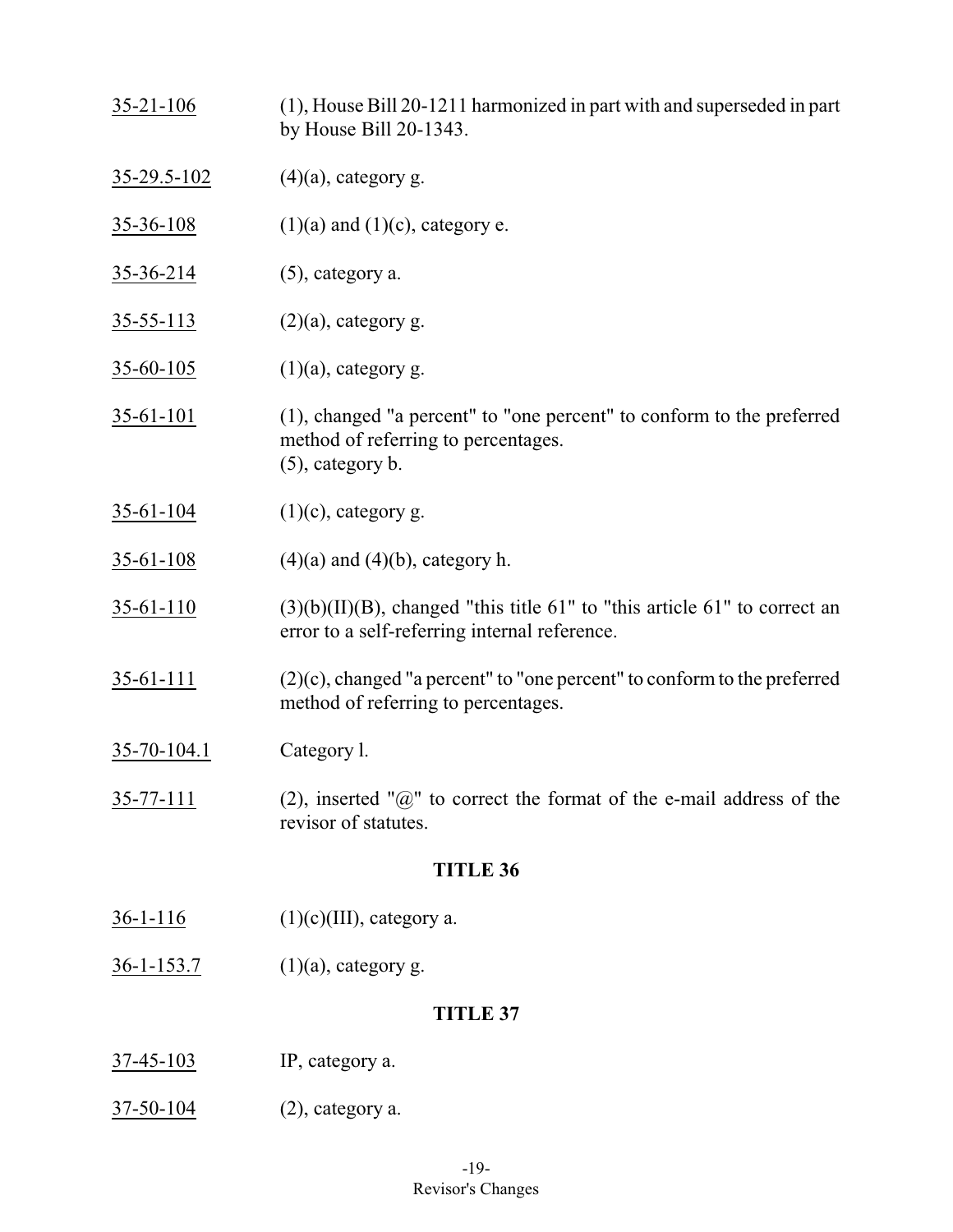$37-60-106$  (1)(t), category a.

| 38-33.3-209.4      | $(1)(b)$ , category a.                                                                                                        |
|--------------------|-------------------------------------------------------------------------------------------------------------------------------|
| 38-35.7-109        | $(5)(a)$ , category e.                                                                                                        |
|                    | <b>TITLE 39</b>                                                                                                               |
| <u>39-10-112</u>   | $(5)(a)$ , category e.                                                                                                        |
| $39 - 21 - 119.5$  | $(4)(f)$ , $(4)(h)$ , and $(4)(i)$ , category k.                                                                              |
| <u>39-22-104</u>   | $(3)(k)$ , $(3)(l)$ , $(3)(m)$ , and $(3)(n)$ , category a.                                                                   |
| <u>39-22-304</u>   | $(2)(h)$ , category a.                                                                                                        |
| 39-22-516.7        | $(1)(f), (1)(g), (1)(o), (1)(p),$ and $(1)(q)$ , category j.                                                                  |
| 39-22-516.8        | $(1)(t), (1)(x), (1)(y), (1)(z), (1)(aa), (1)(bb), (1)(ee)(I), (1)(ee)(II), (12),$<br>$(14)(a)$ , and $(14)(c)$ , category j. |
| 39-22-1001         | $IP(1)(b)$ , category a.                                                                                                      |
| $39 - 26 - 105.2$  | $(1)$ , category d.                                                                                                           |
| 39-26-105.3        | $(8)$ , added ".ga" to "revisorofstatutes@state.co.us" to correct the e-mail<br>address of the revisor of statutes.           |
| $39 - 28 - 107$    | $(1)(b)$ , category a.                                                                                                        |
| <u>39-28.8-501</u> | $(2)(b)(IV)(P)$ and $(4)(e)$ , category a.                                                                                    |
| <u>39-29-109.3</u> | $(1)(c)$ , category a.                                                                                                        |
|                    | <b>TITLE 40</b>                                                                                                               |
| $40 - 2 - 127$     | $(5)(b)(I)(B)$ , category a.                                                                                                  |
| $40 - 3 - 110$     | $(2)$ , category g.                                                                                                           |
| $40 - 4 - 106$     | $(1)(a)$ , category g.                                                                                                        |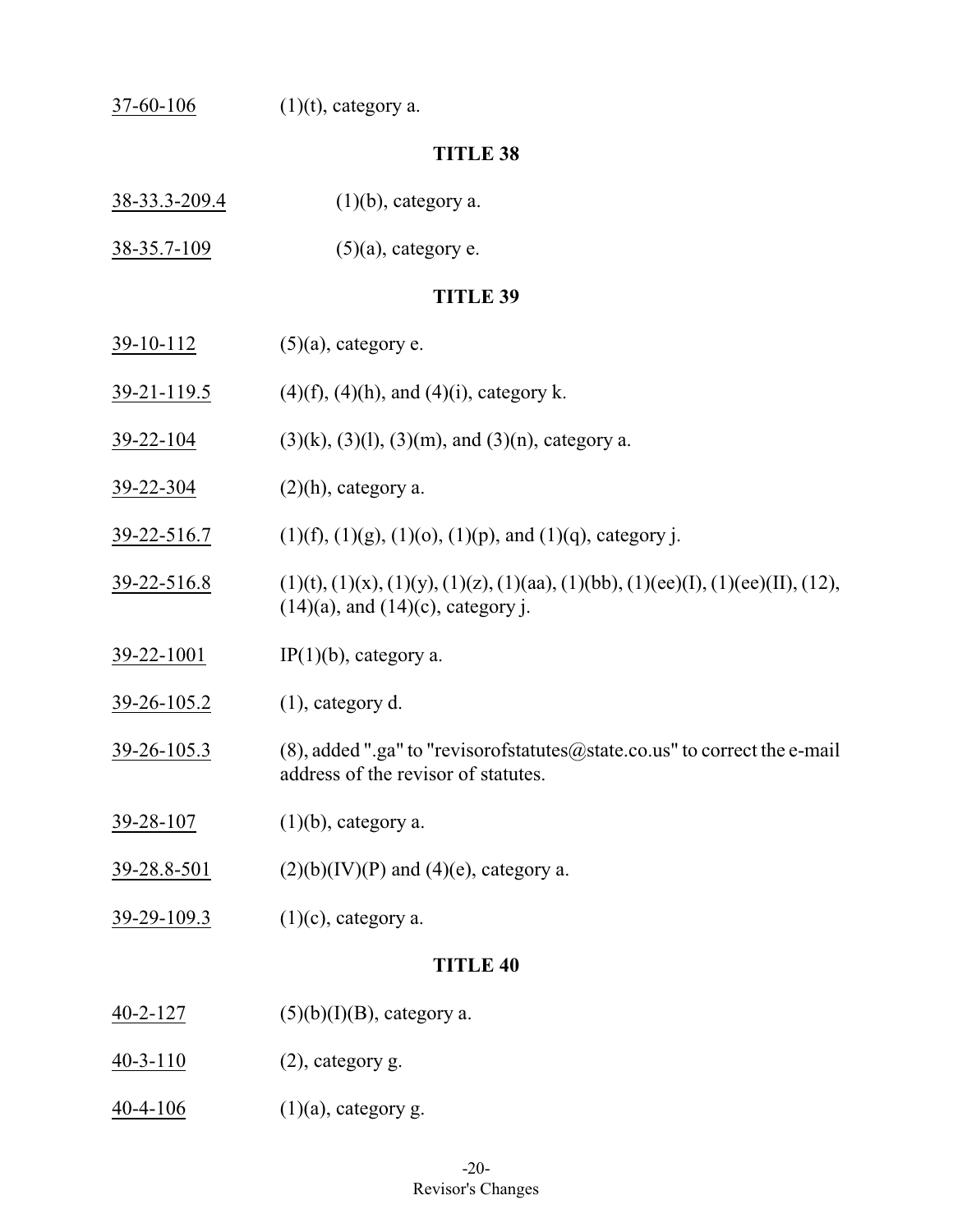$40-15-602$  (2)(b)(I)(A), category j.

# **TITLE 42**

| $42 - 1 - 231$  | (4), changed "department of revenue" to "department" to conform with<br>terminology defined for use throughout title 42.                   |
|-----------------|--------------------------------------------------------------------------------------------------------------------------------------------|
| $42 - 2 - 106$  | $IP(1)(h)$ , category a.                                                                                                                   |
| $42 - 3 - 113$  | $(2.5)$ , category a.                                                                                                                      |
| $42 - 3 - 116$  | $(6)(b)(II)$ , category j.                                                                                                                 |
| $42 - 3 - 226$  | $(2)(c)$ , $(3)(a)$ , $(3)(b)$ , and $(3)(c)$ , category b.                                                                                |
| $42 - 3 - 304$  | $(20)$ , category j.                                                                                                                       |
| $42 - 3 - 306$  | $(8)(b)$ , category b.                                                                                                                     |
| <u>42-4-233</u> | $(1)$ , category j.                                                                                                                        |
| $42 - 4 - 510$  | $(11)(a)(VI)(A), (11)(a)(VI)(B), (11)(a)(VII)(B), and (11)(a)(VII)(C),$<br>category k.                                                     |
| 42-4-1701       | $(4)(e)(II)$ , category a.                                                                                                                 |
|                 | <b>TITLE 43</b>                                                                                                                            |
| $43 - 1 - 106$  |                                                                                                                                            |
|                 | (17)(b.5)(II), changed "department of transportation" to "department"<br>to conform with terminology defined for use throughout article 1. |
| $43 - 1 - 125$  | $(3)(a)$ , category a.<br>$(5)(a)(V)$ , category g.                                                                                        |
| <u>43-4-205</u> | $(6.5)(a)$ , category l.                                                                                                                   |
| 43-4-806        | (7.5), added "sec." after "U.S.C." to conform to the preferred method<br>of citing federal law.                                            |
|                 | <b>TITLE 44</b>                                                                                                                            |

44-7-102 (9), category e.